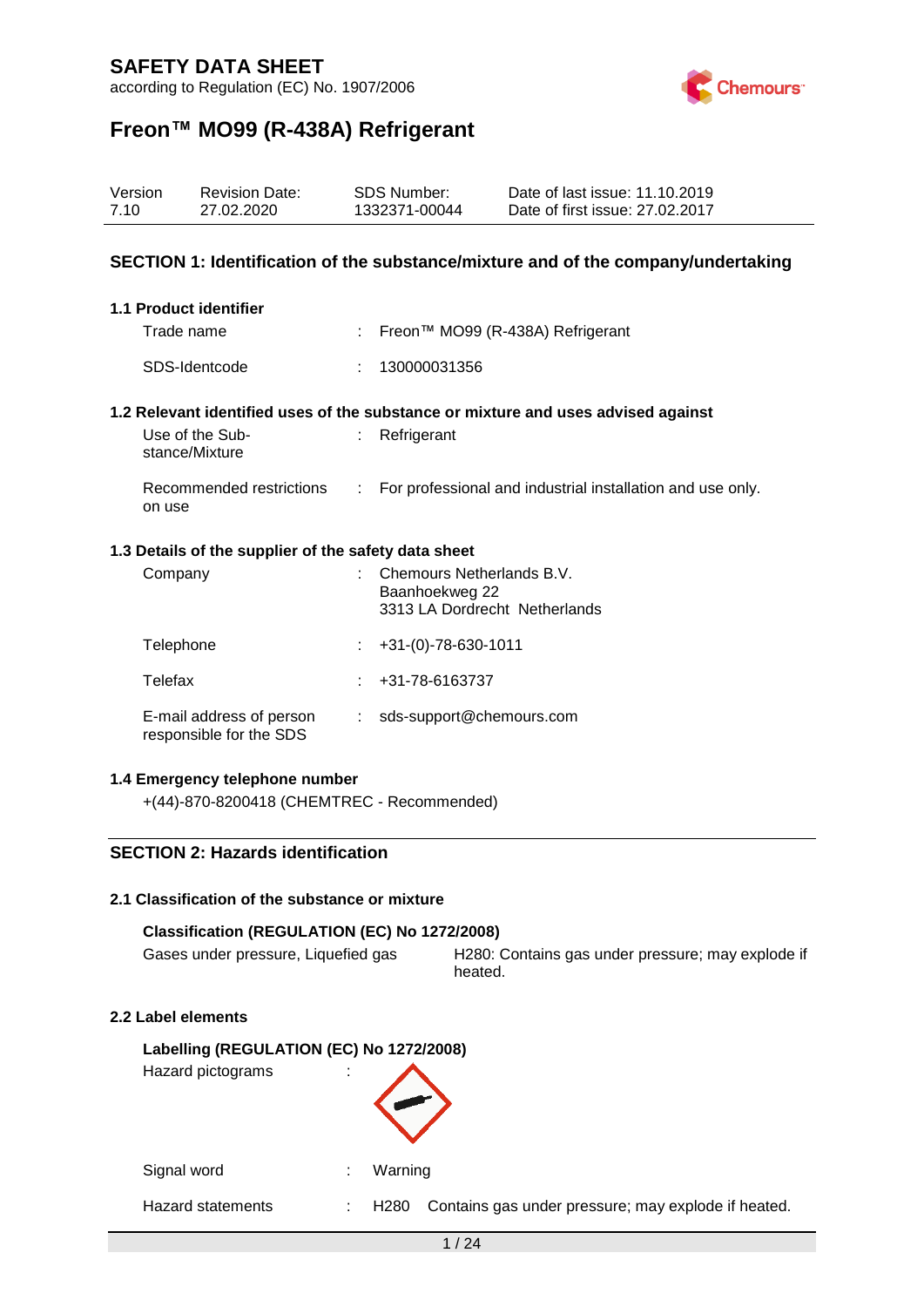according to Regulation (EC) No. 1907/2006



# **Freon™ MO99 (R-438A) Refrigerant**

| Version | <b>Revision Date:</b>    |  | <b>SDS Number:</b> | Date of last issue: 11.10.2019                                |  |  |
|---------|--------------------------|--|--------------------|---------------------------------------------------------------|--|--|
| 7.10    | 27.02.2020               |  | 1332371-00044      | Date of first issue: 27,02,2017                               |  |  |
|         | Precautionary statements |  | Storage:           | P410 + P403 Protect from sunlight. Store in a well-ventilated |  |  |

#### **Additional Labelling**

Contains fluorinated greenhouse gases. (HFC-125, HFC-134a, HFC-32)

place.

#### **2.3 Other hazards**

This mixture contains no substance considered to be persistent, bioaccumulating and toxic (PBT). This mixture contains no substance considered to be very persistent and very bioaccumulating (vPvB).

Vapours are heavier than air and can cause suffocation by reducing oxygen available for breathing.

Misuse or intentional inhalation abuse may cause death without warning symptoms, due to cardiac effects.

Rapid evaporation of the product may cause frostbite.

May displace oxygen and cause rapid suffocation.

#### **SECTION 3: Composition/information on ingredients**

#### **3.2 Mixtures**

#### **Components**

| Chemical name              | CAS-No.<br>EC-No.<br>Index-No.<br><b>Registration number</b> | Classification                                                                           | Concentration<br>(% w/w) |
|----------------------------|--------------------------------------------------------------|------------------------------------------------------------------------------------------|--------------------------|
| Pentafluoroethane*         | 354-33-6<br>206-557-8<br>01-2119485636-25                    | Press. Gas Liquefied<br>gas; H280                                                        | 45                       |
| 1,1,1,2-Tetrafluoroethane* | 811-97-2<br>212-377-0<br>01-2119459374-33                    | Press. Gas Liquefied<br>gas; H280                                                        | 44.2                     |
| Difluoromethane*           | 75-10-5<br>200-839-4<br>01-2119471312-47                     | Flam. Gas 1B; H221<br>Press. Gas Liquefied<br>gas; H280                                  | 8.5                      |
| <b>Butane</b>              | 106-97-8<br>203-448-7<br>601-004-00-0                        | Flam. Gas 1A; H220<br>Press. Gas Liquefied<br>gas; H280<br>STOT SE 3; H336               | 1.7                      |
| Isopentane                 | 78-78-4<br>201-142-8<br>601-085-00-2                         | Flam. Liq. 1; H224<br>STOT SE 3; H336<br>Asp. Tox. 1; H304<br>Aquatic Chronic 2;<br>H411 | 0.6                      |

\* Voluntarily-disclosed non-hazardous substance

For explanation of abbreviations see section 16.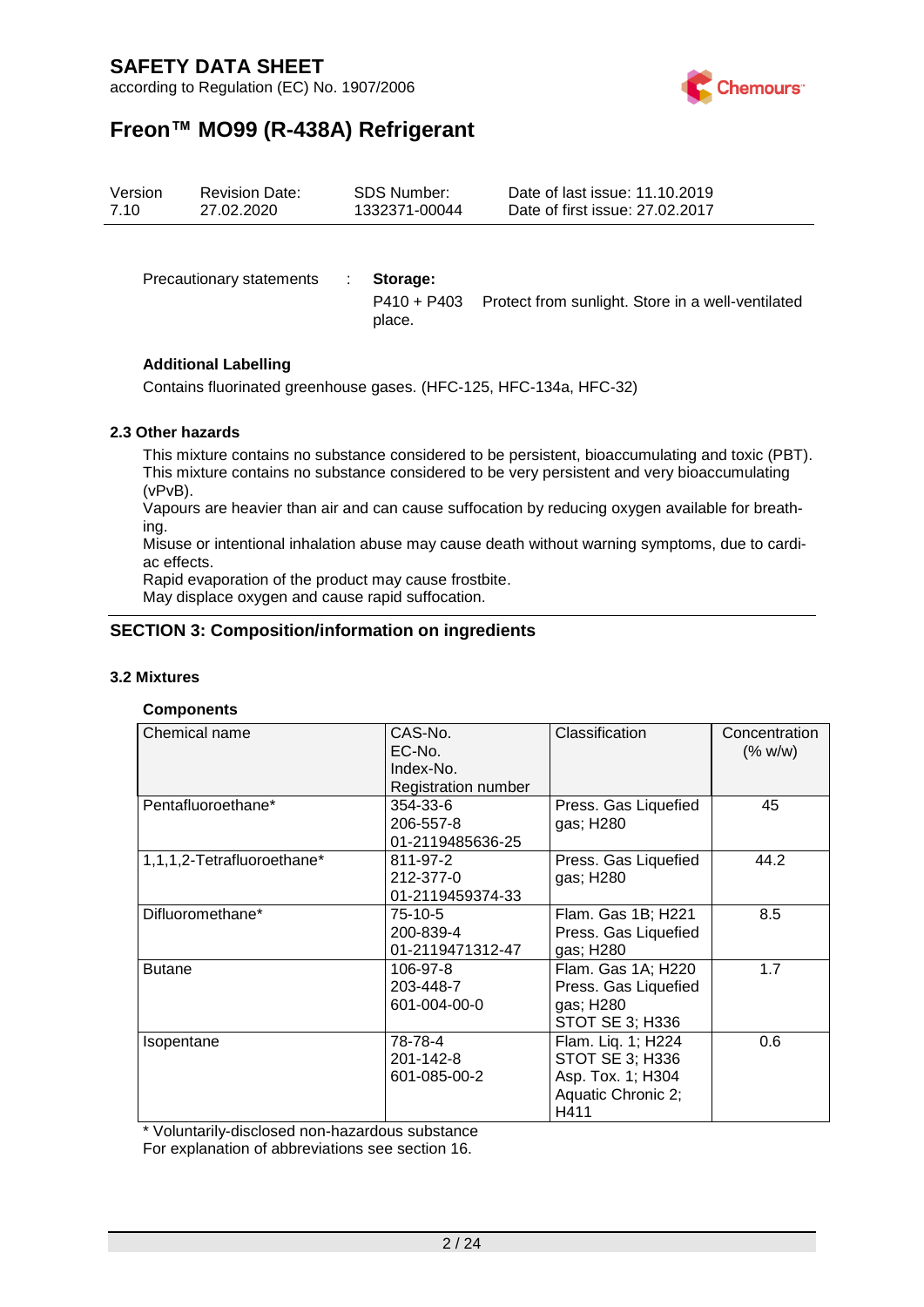according to Regulation (EC) No. 1907/2006



# **Freon™ MO99 (R-438A) Refrigerant**

| Version | <b>Revision Date:</b> | <b>SDS Number:</b> | Date of last issue: 11.10.2019  |
|---------|-----------------------|--------------------|---------------------------------|
| 7.10    | 27.02.2020            | 1332371-00044      | Date of first issue: 27,02,2017 |

#### **SECTION 4: First aid measures**

| 4.1 Description of first aid measures   |                                                                                                                                                                                                                                              |
|-----------------------------------------|----------------------------------------------------------------------------------------------------------------------------------------------------------------------------------------------------------------------------------------------|
| General advice                          | In the case of accident or if you feel unwell, seek medical ad-<br>vice immediately.<br>When symptoms persist or in all cases of doubt seek medical<br>advice.                                                                               |
| Protection of first-aiders              | No special precautions are necessary for first aid responders.                                                                                                                                                                               |
| If inhaled                              | If inhaled, remove to fresh air.<br>Get medical attention if symptoms occur.                                                                                                                                                                 |
| In case of skin contact                 | Thaw frosted parts with lukewarm water. Do not rub affected<br>area.<br>Get medical attention immediately.                                                                                                                                   |
| In case of eye contact                  | Get medical attention immediately.                                                                                                                                                                                                           |
| If swallowed                            | Ingestion is not considered a potential route of exposure.                                                                                                                                                                                   |
| Symptoms                                | 4.2 Most important symptoms and effects, both acute and delayed<br>May cause cardiac arrhythmia.                                                                                                                                             |
|                                         | Other symptoms potentially related to misuse or inhalation<br>abuse are<br>Cardiac sensitisation<br>Anaesthetic effects<br>Light-headedness<br><b>Dizziness</b><br>confusion<br>Lack of coordination<br><b>Drowsiness</b><br>Unconsciousness |
| <b>Risks</b>                            | Contact with liquid or refrigerated gas can cause cold burns<br>and frostbite.                                                                                                                                                               |
|                                         | 4.3 Indication of any immediate medical attention and special treatment needed                                                                                                                                                               |
| Treatment                               | Because of possible disturbances of cardiac rhythm, cate-<br>cholamine drugs, such as epinephrine, that may be used in<br>situations of emergency life support should be used with spe-<br>cial caution.                                     |
| <b>SECTION 5: Firefighting measures</b> |                                                                                                                                                                                                                                              |

| 5.1 Extinguishing media      |                                 |
|------------------------------|---------------------------------|
| Suitable extinguishing media | Not applicable<br>Will not burn |
| Unsuitable extinguishing     | Not applicable                  |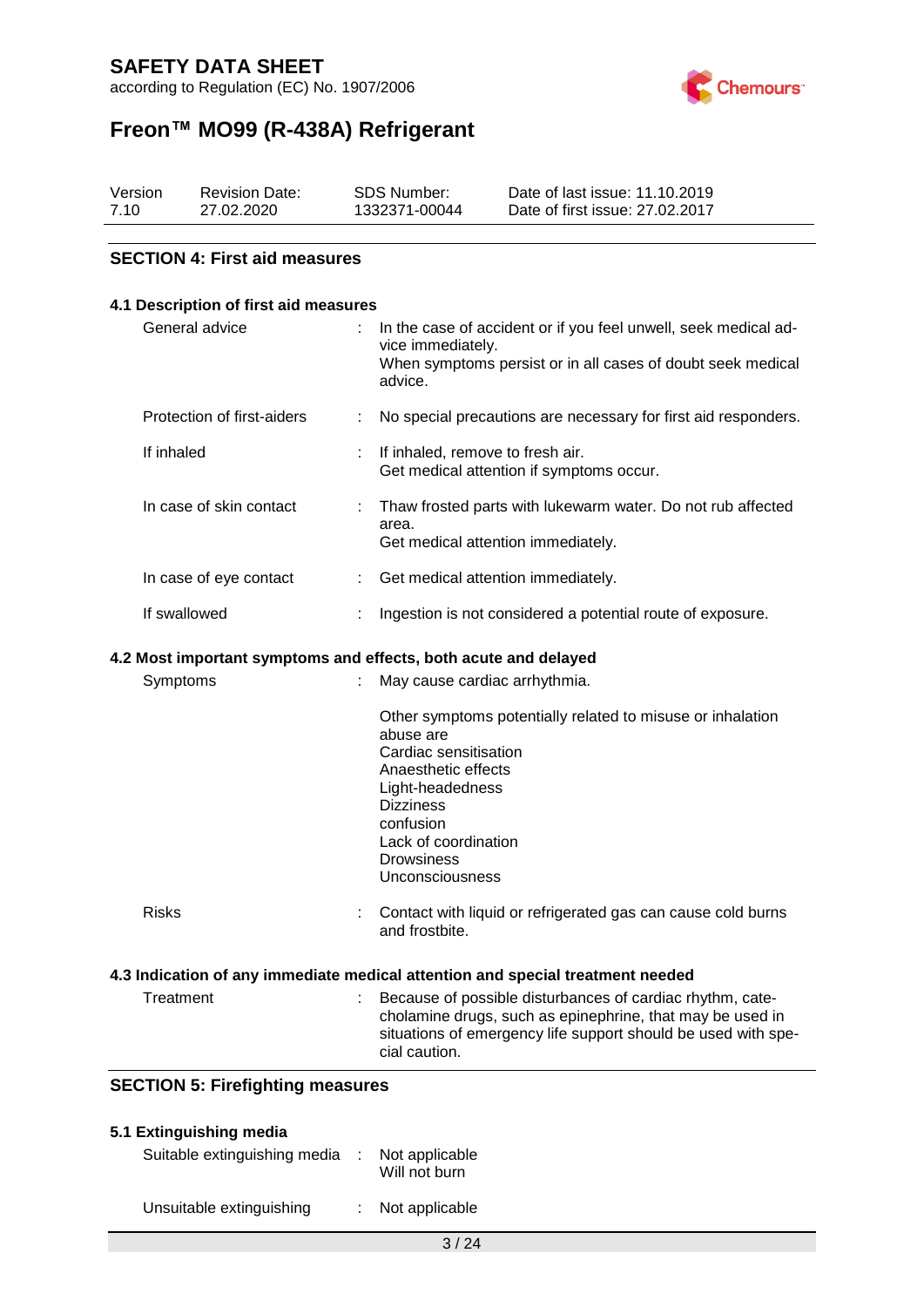according to Regulation (EC) No. 1907/2006



## **Freon™ MO99 (R-438A) Refrigerant**

| Version<br>7.10 |                  | <b>Revision Date:</b><br>27.02.2020                       |      | <b>SDS Number:</b><br>1332371-00044                                           | Date of last issue: 11.10.2019<br>Date of first issue: 27.02.2017                                                                                                                                                                                                                   |
|-----------------|------------------|-----------------------------------------------------------|------|-------------------------------------------------------------------------------|-------------------------------------------------------------------------------------------------------------------------------------------------------------------------------------------------------------------------------------------------------------------------------------|
|                 | media            |                                                           |      | Will not burn                                                                 |                                                                                                                                                                                                                                                                                     |
|                 |                  | 5.2 Special hazards arising from the substance or mixture |      |                                                                               |                                                                                                                                                                                                                                                                                     |
|                 | fighting         | Specific hazards during fire-                             | ÷.   | due to the high vapor pressure.                                               | Exposure to combustion products may be a hazard to health.<br>If the temperature rises there is danger of the vessels bursting                                                                                                                                                      |
|                 | ucts             | Hazardous combustion prod-                                | - 11 | Fluorine compounds<br>Carbon oxides<br>Hydrogen fluoride<br>carbonyl fluoride |                                                                                                                                                                                                                                                                                     |
|                 |                  | 5.3 Advice for firefighters                               |      |                                                                               |                                                                                                                                                                                                                                                                                     |
|                 | for firefighters | Special protective equipment :                            |      |                                                                               | Wear self-contained breathing apparatus for firefighting if nec-<br>essary. Use personal protective equipment.                                                                                                                                                                      |
|                 | ods              | Specific extinguishing meth-                              | ÷    | SO.<br>Evacuate area.                                                         | Use extinguishing measures that are appropriate to local cir-<br>cumstances and the surrounding environment.<br>Fight fire remotely due to the risk of explosion.<br>Use water spray to cool unopened containers.<br>Remove undamaged containers from fire area if it is safe to do |

#### **SECTION 6: Accidental release measures**

#### **6.1 Personal precautions, protective equipment and emergency procedures**

| Personal precautions |  | Evacuate personnel to safe areas.<br>Ventilate the area.<br>ment recommendations. | Avoid skin contact with leaking liquid (danger of frostbite).<br>Follow safe handling advice and personal protective equip- |
|----------------------|--|-----------------------------------------------------------------------------------|-----------------------------------------------------------------------------------------------------------------------------|
|                      |  |                                                                                   |                                                                                                                             |

#### **6.2 Environmental precautions**

| Environmental precautions |  | Prevent further leakage or spillage if safe to do so. |
|---------------------------|--|-------------------------------------------------------|
|                           |  | Retain and dispose of contaminated wash water.        |

#### **6.3 Methods and material for containment and cleaning up**

Methods for cleaning up : Ventilate the area. Local or national regulations may apply to releases and disposal of this material, as well as those materials and items employed in the cleanup of releases. You will need to determine which regulations are applicable. Sections 13 and 15 of this SDS provide information regarding certain local or national requirements.

#### **6.4 Reference to other sections**

See sections: 7, 8, 11, 12 and 13.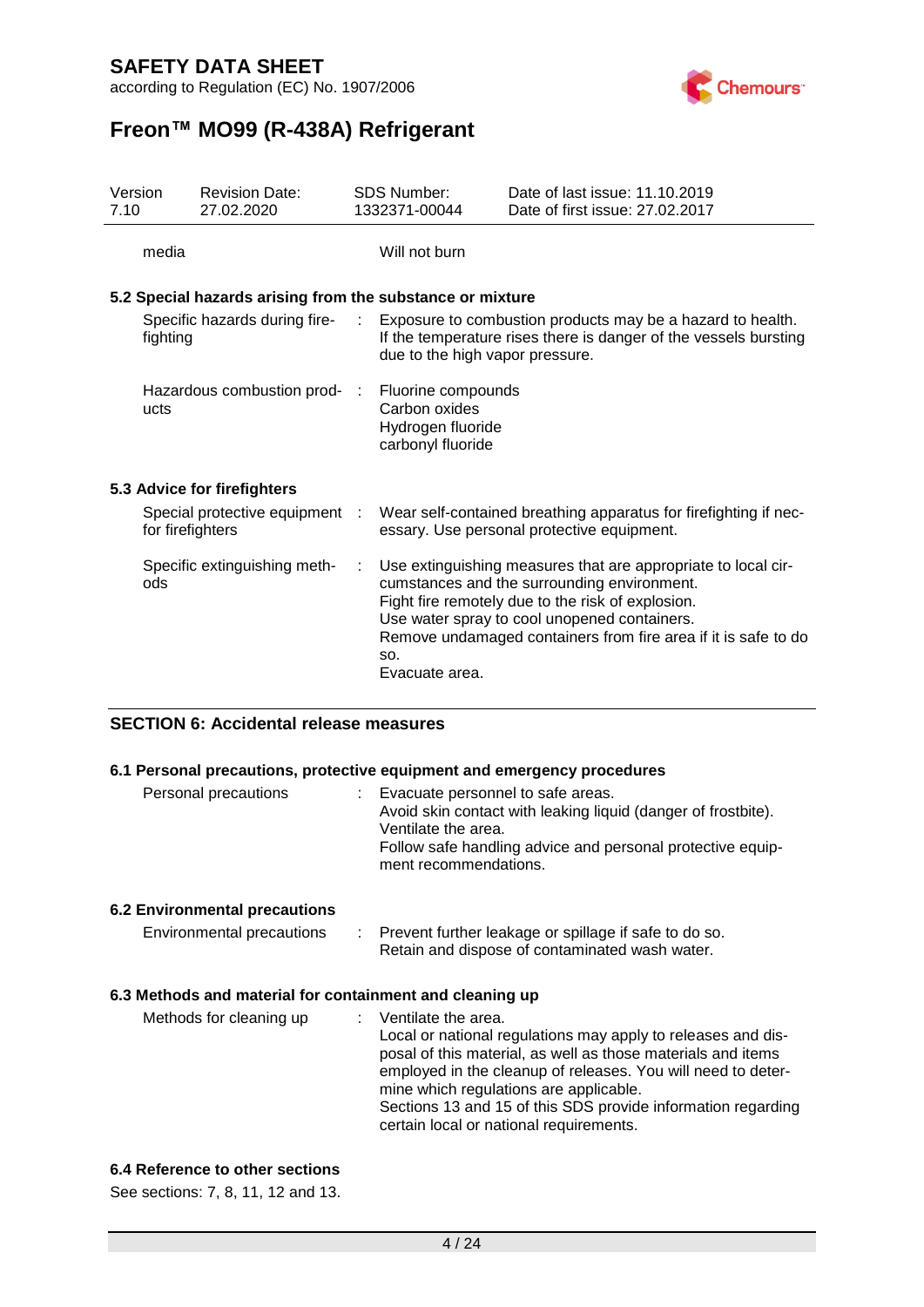according to Regulation (EC) No. 1907/2006



# **Freon™ MO99 (R-438A) Refrigerant**

| Version | <b>Revision Date:</b> | SDS Number:   | Date of last issue: 11.10.2019  |
|---------|-----------------------|---------------|---------------------------------|
| 7.10    | 27.02.2020            | 1332371-00044 | Date of first issue: 27,02,2017 |

#### **SECTION 7: Handling and storage**

#### **7.1 Precautions for safe handling** Technical measures : Use equipment rated for cylinder pressure. Use a backflow preventative device in piping. Close valve after each use and when empty. Local/Total ventilation : Use only with adequate ventilation. Advice on safe handling : Handle in accordance with good industrial hygiene and safety practice, based on the results of the workplace exposure assessment Wear cold insulating gloves/ face shield/ eye protection. Prevent backflow into the gas tank. Open the valves slowly to prevent pressure surges. Close valve after each use and when empty. Do NOT change or force fit connections. Prevent the intrusion of water into the gas tank. Keep away from heat and sources of ignition. Take precautionary measures against static discharges. Take care to prevent spills, waste and minimize release to the environment. Avoid breathing gas. Valve protection caps and valve outlet threaded plugs must remain in place unless container is secured with valve outlet piped to use point. Use a check valve or trap in the discharge line to prevent hazardous back flow into the cylinder. Use a pressure reducing regulator when connecting cylinder to lower pressure (<3000 psig) piping or systems. Never attempt to lift cylinder by its cap. Do not drag, slide or roll cylinders. Use a suitable hand truck for cylinder movement. Hygiene measures : If exposure to chemical is likely during typical use, provide eye flushing systems and safety showers close to the working place. When using do not eat, drink or smoke. Wash contaminated clothing before re-use.

#### **7.2 Conditions for safe storage, including any incompatibilities**

| Requirements for storage<br>areas and containers | Cylinders should be stored upright and firmly secured to pre-<br>vent falling or being knocked over. Separate full containers<br>from empty containers. Do not store near combustible materi-<br>als. Avoid area where salt or other corrosive materials are<br>present. Keep in properly labelled containers. Keep in a cool,<br>well-ventilated place. Keep away from direct sunlight. Store in<br>accordance with the particular national regulations. |
|--------------------------------------------------|-----------------------------------------------------------------------------------------------------------------------------------------------------------------------------------------------------------------------------------------------------------------------------------------------------------------------------------------------------------------------------------------------------------------------------------------------------------|
| Advice on common storage                         | : Do not store with the following product types:<br>Self-reactive substances and mixtures<br>Organic peroxides                                                                                                                                                                                                                                                                                                                                            |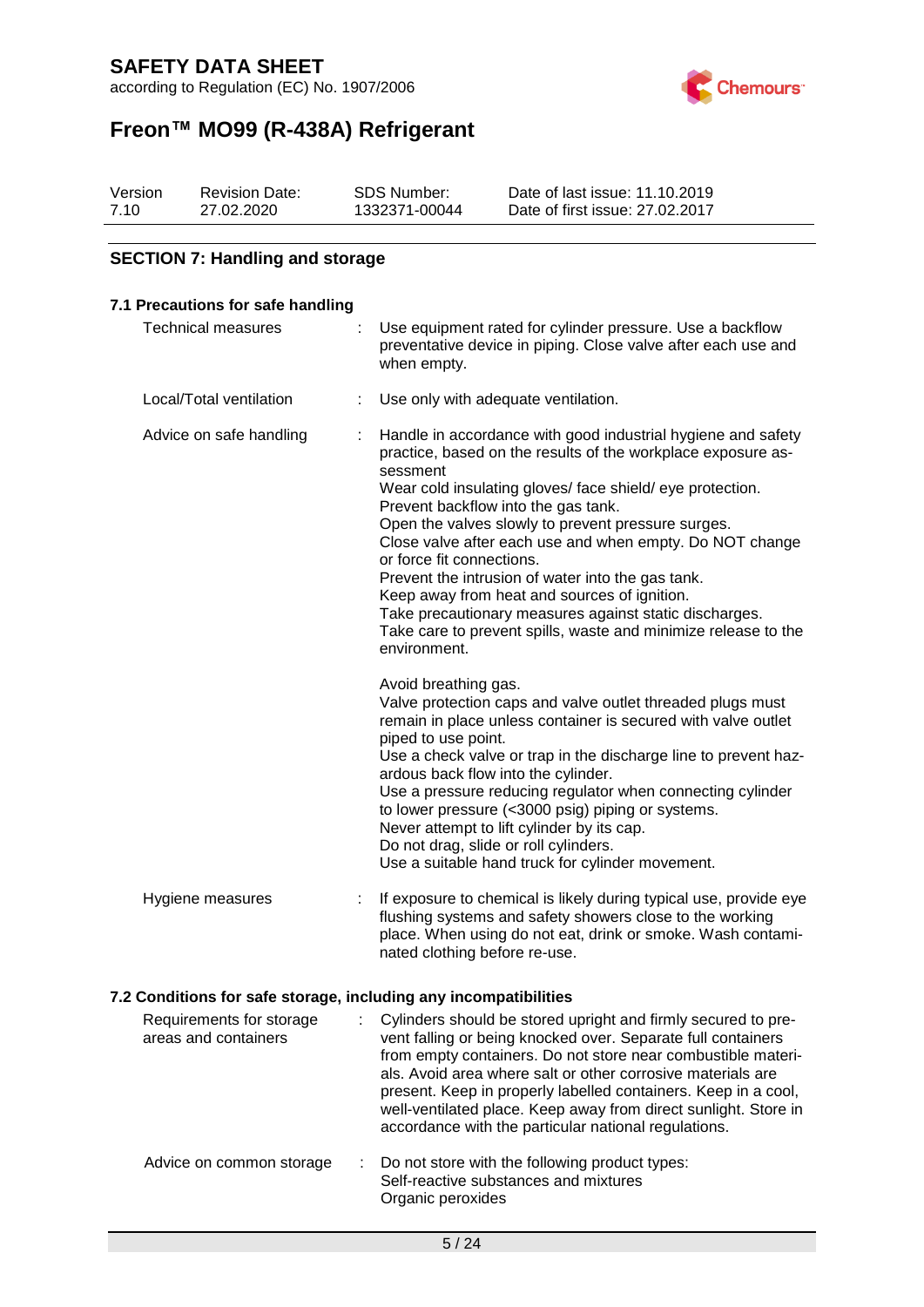according to Regulation (EC) No. 1907/2006



## **Freon™ MO99 (R-438A) Refrigerant**

| Version<br>7.10 |                                            | <b>Revision Date:</b><br>27.02.2020           | <b>SDS Number:</b><br>1332371-00044                                                                                                          | Date of last issue: 11.10.2019<br>Date of first issue: 27.02.2017                                                                                                                            |
|-----------------|--------------------------------------------|-----------------------------------------------|----------------------------------------------------------------------------------------------------------------------------------------------|----------------------------------------------------------------------------------------------------------------------------------------------------------------------------------------------|
|                 |                                            |                                               | Oxidizing agents<br>Flammable liquids<br>Flammable solids<br>Pyrophoric liquids<br>Pyrophoric solids<br>flammable gases<br><b>Explosives</b> | Self-heating substances and mixtures<br>Substances and mixtures, which in contact with water, emit<br>Acutely toxic substances and mixtures<br>Substances and mixtures with chronic toxicity |
|                 | Storage period                             |                                               | $> 10$ yr                                                                                                                                    |                                                                                                                                                                                              |
|                 | perature                                   | Recommended storage tem- $\therefore$ < 52 °C |                                                                                                                                              |                                                                                                                                                                                              |
|                 | age stability                              | Further information on stor-                  |                                                                                                                                              | The product has an indefinite shelf life when stored properly.                                                                                                                               |
|                 | 7.3 Specific end use(s)<br>Specific use(s) |                                               | No data available                                                                                                                            |                                                                                                                                                                                              |

#### **SECTION 8: Exposure controls/personal protection**

#### **8.1 Control parameters**

#### **Occupational Exposure Limits**

| Components                      | CAS-No.                                                                       | Value type (Form<br>of exposure) | Control parameters                                                                                                                               | <b>Basis</b> |  |
|---------------------------------|-------------------------------------------------------------------------------|----------------------------------|--------------------------------------------------------------------------------------------------------------------------------------------------|--------------|--|
| $1,1,1,2-$<br>Tetrafluoroethane | 811-97-2                                                                      | <b>TWA</b>                       | 1,000 ppm<br>4,240 mg/m3                                                                                                                         | GB EH40      |  |
|                                 |                                                                               |                                  | Further information: Where no specific short-term exposure limit is listed, a<br>figure three times the long-term exposure limit should be used. |              |  |
| <b>Butane</b>                   | 106-97-8                                                                      | <b>STEL</b>                      | 750 ppm<br>1,810 mg/m3                                                                                                                           | GB EH40      |  |
|                                 |                                                                               | <b>TWA</b>                       | 600 ppm<br>1,450 mg/m3                                                                                                                           | GB EH40      |  |
| Isopentane                      | 78-78-4                                                                       | <b>TWA</b>                       | 1,000 ppm<br>3,000 mg/m3                                                                                                                         | 2006/15/EC   |  |
|                                 | Further information: Indicative                                               |                                  |                                                                                                                                                  |              |  |
|                                 |                                                                               | <b>TWA</b>                       | 600 ppm                                                                                                                                          | GB EH40      |  |
|                                 |                                                                               |                                  | 1,800 mg/m3                                                                                                                                      |              |  |
|                                 | Further information: Where no specific short-term exposure limit is listed, a |                                  |                                                                                                                                                  |              |  |
|                                 | figure three times the long-term exposure limit should be used.               |                                  |                                                                                                                                                  |              |  |

#### **Derived No Effect Level (DNEL) according to Regulation (EC) No. 1907/2006:**

| Substance name    | End Use | Exposure routes | <b>Potential health ef-</b><br>tects | Value       |
|-------------------|---------|-----------------|--------------------------------------|-------------|
| Pentafluoroethane | Workers | Inhalation      | Long-term systemic                   | 16444 mg/m3 |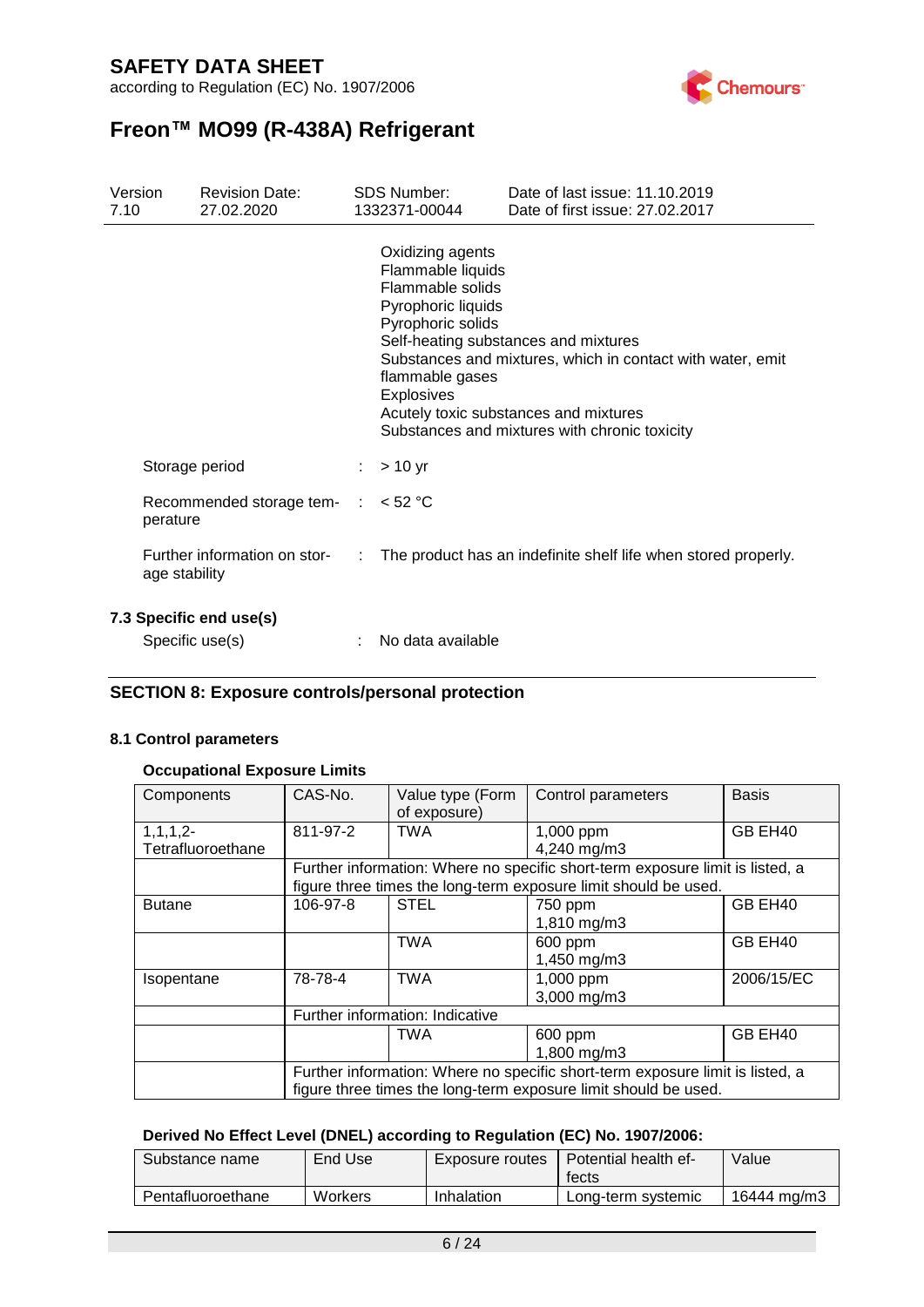according to Regulation (EC) No. 1907/2006



# **Freon™ MO99 (R-438A) Refrigerant**

| Version<br>7.10 | <b>Revision Date:</b><br>27.02.2020 | <b>SDS Number:</b><br>1332371-00044 |              | Date of last issue: 11.10.2019<br>Date of first issue: 27.02.2017 |                       |
|-----------------|-------------------------------------|-------------------------------------|--------------|-------------------------------------------------------------------|-----------------------|
|                 |                                     |                                     |              | effects                                                           |                       |
|                 |                                     | Consumers                           | Inhalation   | Long-term systemic<br>effects                                     | 1753 mg/m3            |
| $1, 1, 1, 2-$   | Tetrafluoroethane                   | Workers                             | Inhalation   | Long-term systemic<br>effects                                     | 13936 mg/m3           |
|                 |                                     | Consumers                           | Inhalation   | Long-term systemic<br>effects                                     | 2476 mg/m3            |
|                 | Difluoromethane                     | Workers                             | Inhalation   | Long-term systemic<br>effects                                     | 7035 mg/m3            |
|                 |                                     | Consumers                           | Inhalation   | Long-term systemic<br>effects                                     | 750 mg/m3             |
| Isopentane      |                                     | Workers                             | Inhalation   | Long-term systemic<br>effects                                     | 3000 mg/m3            |
|                 |                                     | Workers                             | Skin contact | Long-term systemic<br>effects                                     | 432 mg/kg<br>bw/day   |
|                 |                                     | Consumers                           | Inhalation   | Long-term systemic<br>effects                                     | 643 mg/m3             |
|                 |                                     | Consumers                           | Skin contact | Long-term systemic<br>effects                                     | $214$ mg/kg<br>bw/day |
|                 |                                     | Consumers                           | Ingestion    | Long-term systemic<br>effects                                     | $214$ mg/kg<br>bw/day |

**Predicted No Effect Concentration (PNEC) according to Regulation (EC) No. 1907/2006:**

| Substance name            | <b>Environmental Compartment</b><br>Value |                                 |  |
|---------------------------|-------------------------------------------|---------------------------------|--|
| Pentafluoroethane         | Fresh water                               | $0.1$ mg/l                      |  |
|                           | Intermittent use/release                  | 1 $mg/l$                        |  |
|                           | Fresh water sediment                      | $0.6$ mg/kg                     |  |
| 1,1,1,2-Tetrafluoroethane | Fresh water                               | $0.1$ mg/l                      |  |
|                           | Marine water                              | $0.01$ mg/l                     |  |
|                           | Intermittent use/release                  | 1 mg/l                          |  |
|                           | Fresh water sediment                      | 0.75 mg/kg dry<br>weight (d.w.) |  |
|                           | Sewage treatment plant                    | 73 mg/l                         |  |
| Difluoromethane           | Fresh water                               | $0.142$ mg/l                    |  |
|                           | Intermittent use/release                  | 1.42 $mg/l$                     |  |
|                           | Fresh water sediment                      | 0.534 mg/kg                     |  |

#### **8.2 Exposure controls**

#### **Engineering measures**

Ensure adequate ventilation, especially in confined areas. Minimize workplace exposure concentrations.

| Personal protective equipment |                                                                                                                                                       |
|-------------------------------|-------------------------------------------------------------------------------------------------------------------------------------------------------|
| Eye protection                | Wear the following personal protective equipment:<br>Chemical resistant goggles must be worn.<br>Face-shield<br>Equipment should conform to BS EN 166 |
| Hand protection<br>Material   | Low temperature resistant gloves                                                                                                                      |
| Remarks                       | Choose gloves to protect hands against chemicals depending                                                                                            |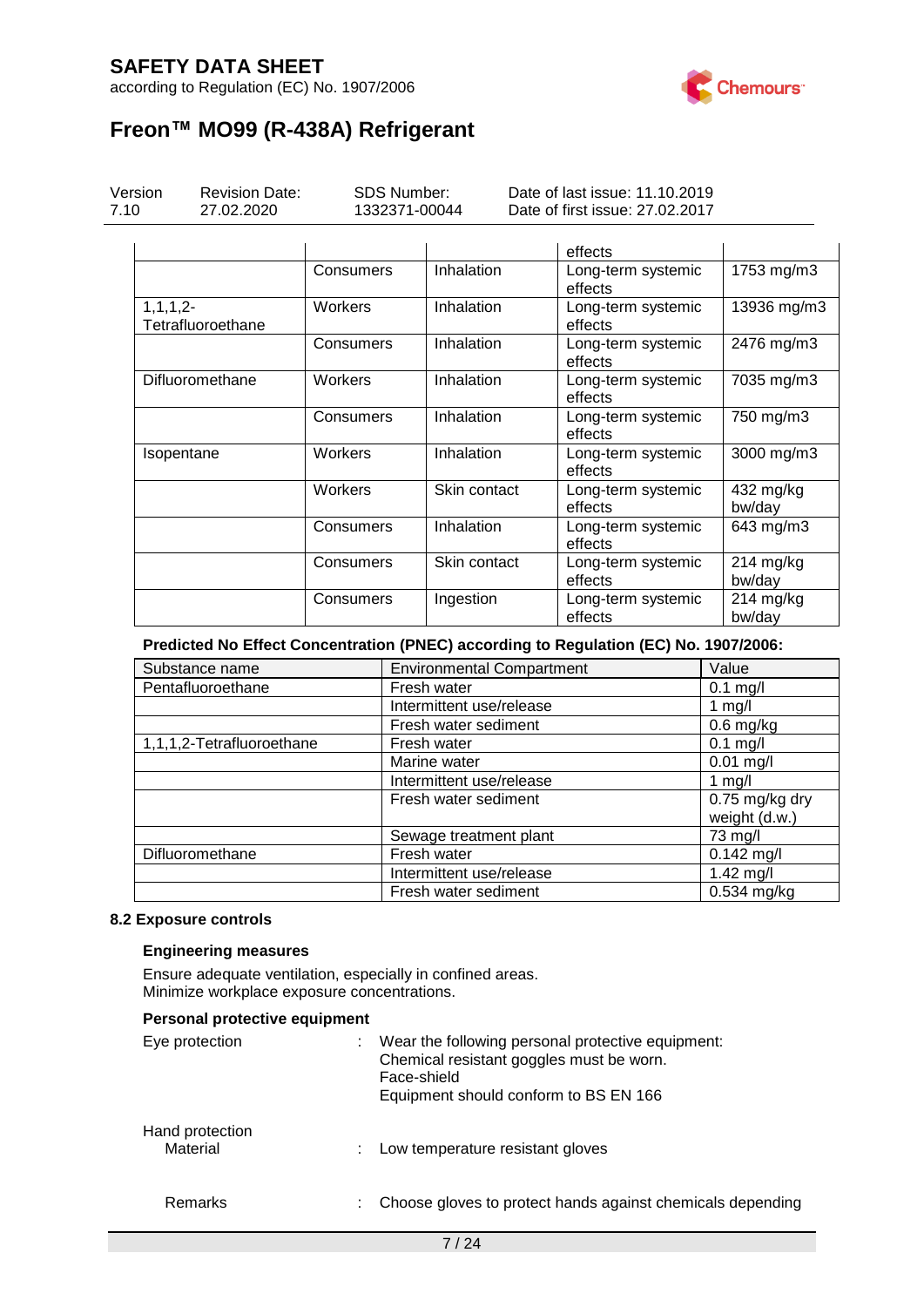according to Regulation (EC) No. 1907/2006



# **Freon™ MO99 (R-438A) Refrigerant**

| Version<br>7.10 | <b>Revision Date:</b><br>27.02.2020 | <b>SDS Number:</b><br>1332371-00044 | Date of last issue: 11.10.2019<br>Date of first issue: 27,02,2017                                                                                                                                                                                                                                                                                                                 |
|-----------------|-------------------------------------|-------------------------------------|-----------------------------------------------------------------------------------------------------------------------------------------------------------------------------------------------------------------------------------------------------------------------------------------------------------------------------------------------------------------------------------|
|                 |                                     | gloves often!                       | on the concentration and quantity of the hazardous sub-<br>stance and specific to place of work. For special applications,<br>we recommend clarifying the resistance to chemicals of the<br>aforementioned protective gloves with the glove manufactur-<br>er. Wash hands before breaks and at the end of workday.<br>Breakthrough time is not determined for the product. Change |
|                 | Skin and body protection            |                                     | : Skin should be washed after contact.                                                                                                                                                                                                                                                                                                                                            |
|                 | Respiratory protection              |                                     | If adequate local exhaust ventilation is not available or expo-<br>sure assessment demonstrates exposures outside the rec-<br>ommended guidelines, use respiratory protection.<br>Equipment should conform to BS EN 14387                                                                                                                                                         |
|                 | Filter type                         |                                     | Organic gas and low boiling vapour type (AX)                                                                                                                                                                                                                                                                                                                                      |
|                 | Protective measures                 |                                     | Wear cold insulating gloves/ face shield/ eye protection.                                                                                                                                                                                                                                                                                                                         |

#### **SECTION 9: Physical and chemical properties**

#### **9.1 Information on basic physical and chemical properties**

| Appearance                                                                     | t. | Liquefied gas                                          |
|--------------------------------------------------------------------------------|----|--------------------------------------------------------|
| Colour                                                                         |    | colourless                                             |
| Odour                                                                          | ÷  | slight, ether-like                                     |
| <b>Odour Threshold</b>                                                         | ۰  | No data available                                      |
| pH                                                                             | ÷. | No data available                                      |
| Melting point/freezing point                                                   | t. | No data available                                      |
| Initial boiling point and boiling : -42.3 °C<br>range                          |    |                                                        |
| Flash point                                                                    | ÷  | Not applicable                                         |
| Evaporation rate                                                               | t  | Not applicable                                         |
| Flammability (solid, gas)                                                      | t. | Will not burn                                          |
| Upper explosion limit / Upper :<br>flammability limit                          |    | Upper flammability limit<br>Method: ASTM E681<br>None. |
| Lower explosion limit / Lower : Lower flammability limit<br>flammability limit |    | Method: ASTM E681<br>None.                             |
| Vapour pressure                                                                |    | 11,171 hPa (25 °C)                                     |
|                                                                                |    |                                                        |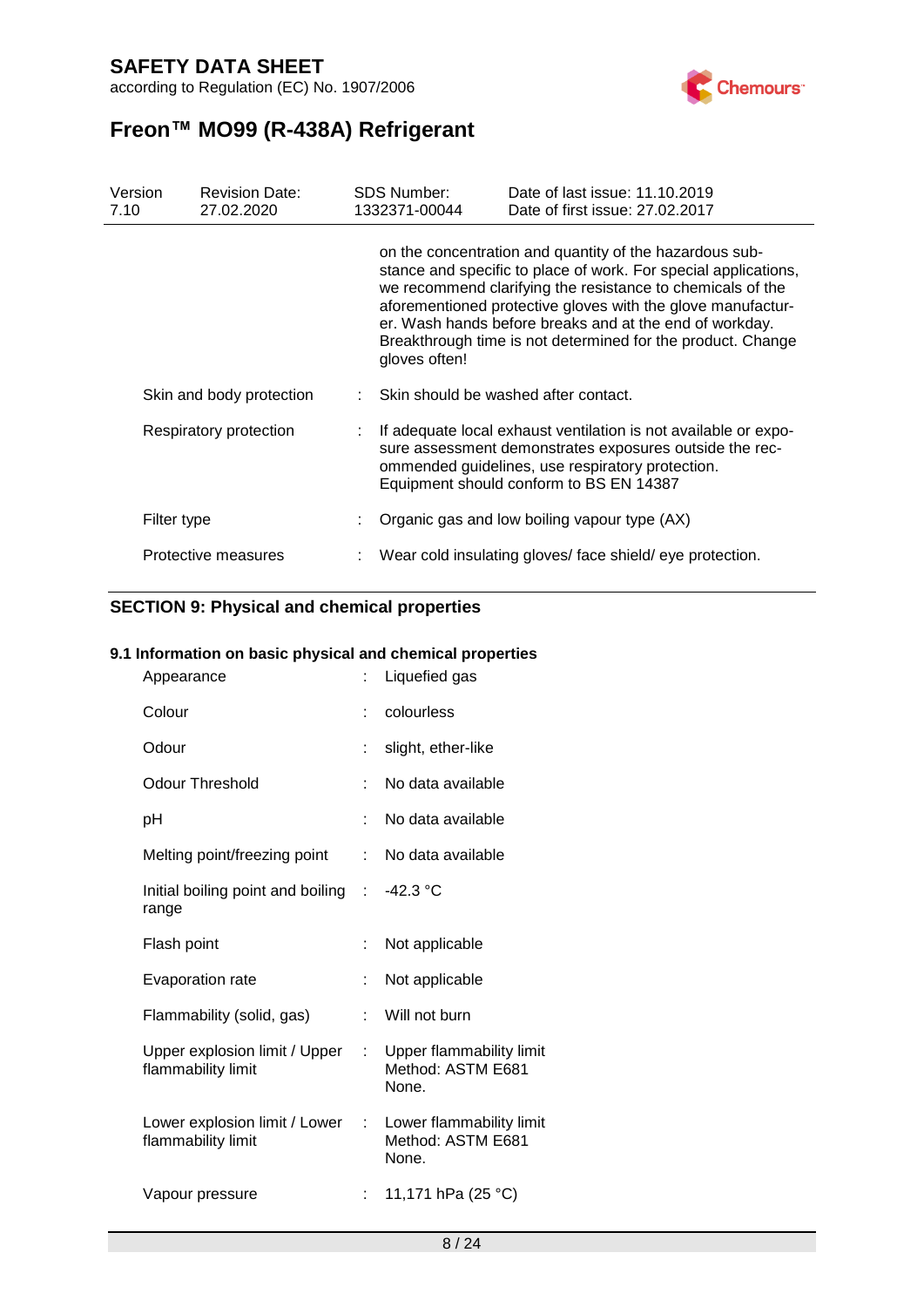according to Regulation (EC) No. 1907/2006



# **Freon™ MO99 (R-438A) Refrigerant**

| Version<br>7.10 |                 | <b>Revision Date:</b><br>27.02.2020 |    | <b>SDS Number:</b><br>1332371-00044 | Date of last issue: 11.10.2019<br>Date of first issue: 27,02,2017 |
|-----------------|-----------------|-------------------------------------|----|-------------------------------------|-------------------------------------------------------------------|
|                 |                 | Relative vapour density             | t. | 3.5<br>$(Air = 1.0)$                |                                                                   |
|                 |                 | Relative density                    | t. | 1.15 $(25 °C)$                      |                                                                   |
|                 | Solubility(ies) | Water solubility                    | t. | No data available                   |                                                                   |
|                 | octanol/water   | Partition coefficient: n-           | ÷. | Not applicable                      |                                                                   |
|                 |                 | Auto-ignition temperature           | ÷  | No data available                   |                                                                   |
|                 |                 | Decomposition temperature           | ÷. | No data available                   |                                                                   |
|                 | Viscosity       | Viscosity, kinematic                |    | Not applicable                      |                                                                   |
|                 |                 | <b>Explosive properties</b>         | t. | Not explosive                       |                                                                   |
|                 |                 | Oxidizing properties                |    |                                     | The substance or mixture is not classified as oxidizing.          |
|                 |                 | 9.2 Other information               |    |                                     |                                                                   |
|                 | Particle size   |                                     |    | Not applicable                      |                                                                   |

#### **SECTION 10: Stability and reactivity**

#### **10.1 Reactivity**

Not classified as a reactivity hazard.

#### **10.2 Chemical stability**

Stable if used as directed. Follow precautionary advice and avoid incompatible materials and conditions.

#### **10.3 Possibility of hazardous reactions**

| Hazardous reactions |  | Can react with strong oxidizing agents. |
|---------------------|--|-----------------------------------------|
|---------------------|--|-----------------------------------------|

#### **10.4 Conditions to avoid**

Conditions to avoid : This substance is not flammable in air at temperatures up to 100 °C (212 °F) at atmospheric pressure. However, mixtures of this substance with high concentrations of air at elevated pressure and/or temperature can become combustible in the presence of an ignition source. This substance can also become combustible in an oxygen enriched environment (oxygen concentrations greater than that in air). Whether a mixture containing this substance and air, or this substance in an oxygen enriched atmosphere become combustible depends on the inter-relationship of 1) the temperature 2) the pressure, and 3) the proportion of oxygen in the mixture. In general, this substance should not be allowed to exist with air above at-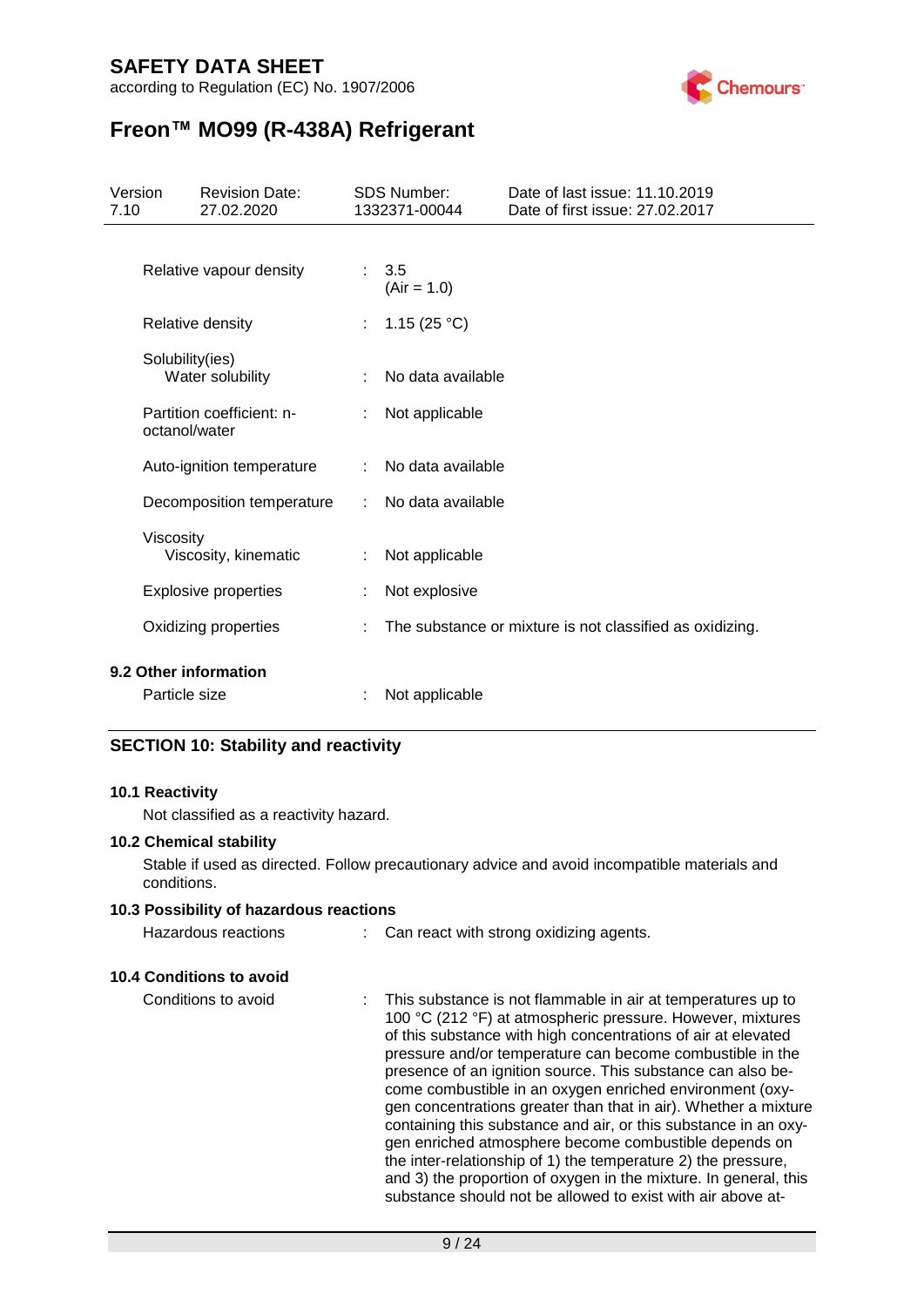according to Regulation (EC) No. 1907/2006



# **Freon™ MO99 (R-438A) Refrigerant**

| Version<br>7.10 | <b>Revision Date:</b><br>27.02.2020                                                        | SDS Number:<br>1332371-00044                                                                               | Date of last issue: 11.10.2019<br>Date of first issue: 27.02.2017                                                                                                                        |
|-----------------|--------------------------------------------------------------------------------------------|------------------------------------------------------------------------------------------------------------|------------------------------------------------------------------------------------------------------------------------------------------------------------------------------------------|
|                 |                                                                                            | purposes.<br>Heat, flames and sparks.                                                                      | mospheric pressure or at high temperatures; or in an oxygen<br>enriched environment. For example this substance should<br>NOT be mixed with air under pressure for leak testing or other |
|                 | 10.5 Incompatible materials<br>Materials to avoid                                          | Oxidizing agents                                                                                           |                                                                                                                                                                                          |
|                 | 10.6 Hazardous decomposition products<br>No hazardous decomposition products are known.    |                                                                                                            |                                                                                                                                                                                          |
|                 | <b>SECTION 11: Toxicological information</b>                                               |                                                                                                            |                                                                                                                                                                                          |
|                 | 11.1 Information on toxicological effects<br>Information on likely routes of :<br>exposure | Inhalation<br>Skin contact<br>Eye contact                                                                  |                                                                                                                                                                                          |
|                 | <b>Acute toxicity</b><br>Not classified based on available information.                    |                                                                                                            |                                                                                                                                                                                          |
|                 | Components:                                                                                |                                                                                                            |                                                                                                                                                                                          |
|                 | Pentafluoroethane:<br>Acute inhalation toxicity                                            | $LCO (Rat): > 800000$ ppm<br>Exposure time: 4 h<br>Test atmosphere: gas<br>Method: OECD Test Guideline 403 |                                                                                                                                                                                          |
|                 | 1,1,1,2-Tetrafluoroethane:<br>Acute inhalation toxicity                                    | LC50 (Rat): > 567000 ppm<br>Exposure time: 4 h<br>Test atmosphere: gas                                     |                                                                                                                                                                                          |
|                 |                                                                                            | Test atmosphere: gas<br>Symptoms: Cardiac sensitisation                                                    | No observed adverse effect concentration (Dog): 40000 ppm                                                                                                                                |
|                 |                                                                                            | ppm<br>Test atmosphere: gas<br>Symptoms: Cardiac sensitisation                                             | Lowest observed adverse effect concentration (Dog): 80000                                                                                                                                |
|                 |                                                                                            | Test atmosphere: gas<br>Symptoms: Cardiac sensitisation                                                    | Cardiac sensitisation threshold limit (Dog): 334,000 mg/m3                                                                                                                               |
|                 | Difluoromethane:                                                                           |                                                                                                            |                                                                                                                                                                                          |
|                 |                                                                                            |                                                                                                            |                                                                                                                                                                                          |

Acute inhalation toxicity : LC50 (Rat): > 520000 ppm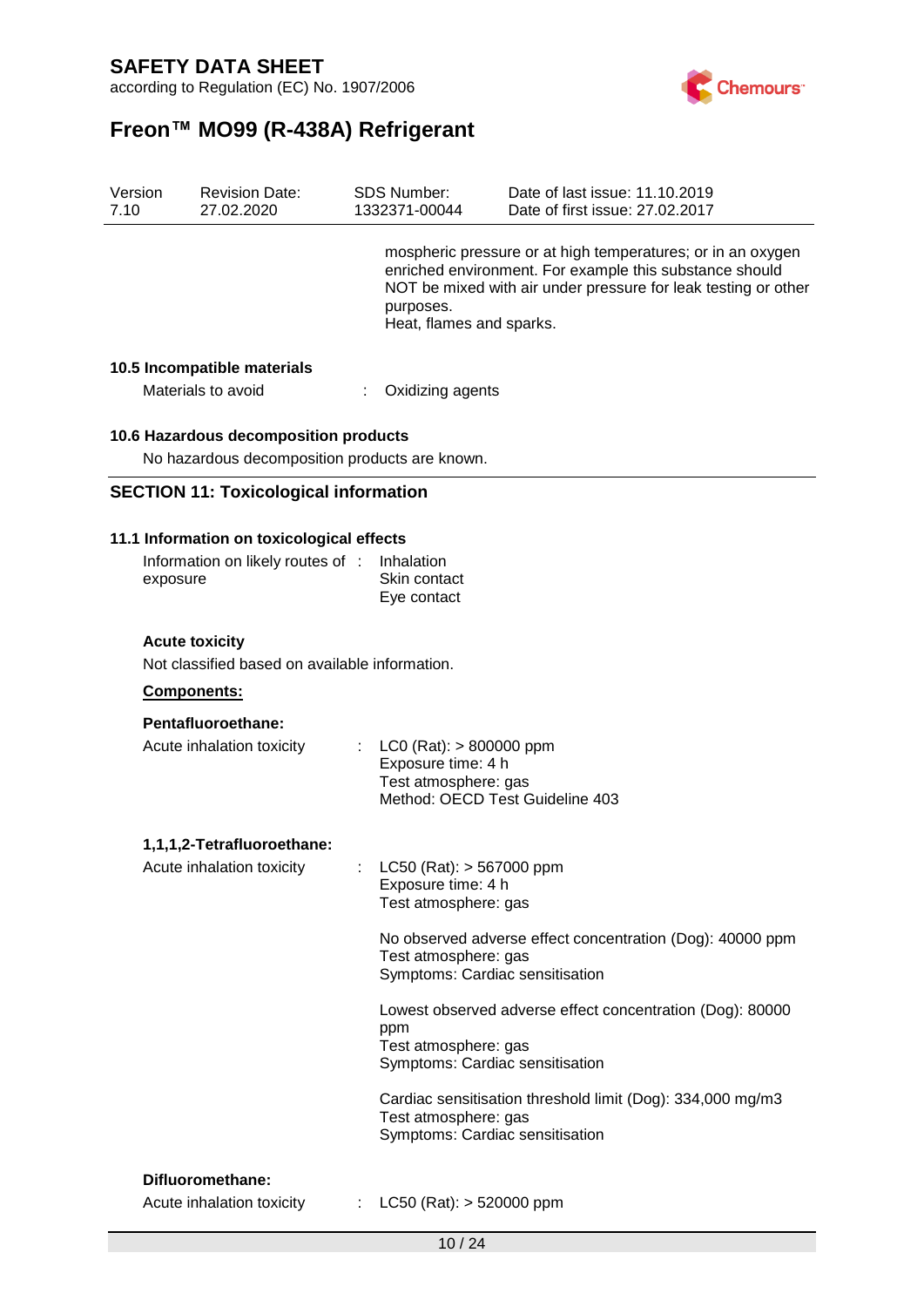according to Regulation (EC) No. 1907/2006



| Version<br>7.10   | <b>Revision Date:</b><br>27.02.2020                                                                    | <b>SDS Number:</b><br>1332371-00044                                        | Date of last issue: 11.10.2019<br>Date of first issue: 27.02.2017                                                                               |  |  |  |
|-------------------|--------------------------------------------------------------------------------------------------------|----------------------------------------------------------------------------|-------------------------------------------------------------------------------------------------------------------------------------------------|--|--|--|
|                   |                                                                                                        | Exposure time: 4 h<br>Test atmosphere: gas                                 |                                                                                                                                                 |  |  |  |
|                   | Lowest observed adverse effect concentration (Dog): ><br>350000 ppm<br>Symptoms: Cardiac sensitisation |                                                                            |                                                                                                                                                 |  |  |  |
|                   |                                                                                                        |                                                                            | No observed adverse effect concentration (Dog): 350000 ppm<br>Symptoms: Cardiac sensitisation                                                   |  |  |  |
|                   |                                                                                                        |                                                                            | Cardiac sensitisation threshold limit (Dog): > 735,000 mg/m3<br>Symptoms: Cardiac sensitisation                                                 |  |  |  |
| <b>Butane:</b>    |                                                                                                        |                                                                            |                                                                                                                                                 |  |  |  |
|                   | Acute inhalation toxicity                                                                              | LC50 (Rat): 570000 ppm<br>Exposure time: 15 min<br>Test atmosphere: gas    | Remarks: Based on data from similar materials                                                                                                   |  |  |  |
|                   | Isopentane:                                                                                            |                                                                            |                                                                                                                                                 |  |  |  |
|                   | Acute oral toxicity                                                                                    | LD50 (Rat): $> 2,000$ mg/kg<br>icity                                       | Method: OECD Test Guideline 401<br>Assessment: The substance or mixture has no acute oral tox-<br>Remarks: Based on data from similar materials |  |  |  |
|                   | Acute inhalation toxicity                                                                              | $LC50$ (Rat): $> 20$ mg/l<br>Exposure time: 4 h<br>Test atmosphere: vapour | Method: OECD Test Guideline 403<br>Remarks: Based on data from similar materials                                                                |  |  |  |
|                   | <b>Skin corrosion/irritation</b><br>Not classified based on available information.                     |                                                                            |                                                                                                                                                 |  |  |  |
|                   | <b>Components:</b>                                                                                     |                                                                            |                                                                                                                                                 |  |  |  |
|                   | 1,1,1,2-Tetrafluoroethane:                                                                             |                                                                            |                                                                                                                                                 |  |  |  |
| Species<br>Result |                                                                                                        | Rabbit<br>No skin irritation                                               |                                                                                                                                                 |  |  |  |
|                   | Difluoromethane:                                                                                       |                                                                            |                                                                                                                                                 |  |  |  |
| Species           |                                                                                                        | Not tested on animals                                                      |                                                                                                                                                 |  |  |  |
| Result            |                                                                                                        | No skin irritation                                                         |                                                                                                                                                 |  |  |  |
|                   | Isopentane:                                                                                            |                                                                            |                                                                                                                                                 |  |  |  |
| Species           |                                                                                                        | Rabbit                                                                     |                                                                                                                                                 |  |  |  |
| Result            |                                                                                                        | No skin irritation                                                         |                                                                                                                                                 |  |  |  |
| Remarks           |                                                                                                        |                                                                            | Based on data from similar materials                                                                                                            |  |  |  |
|                   | Assessment                                                                                             |                                                                            | Repeated exposure may cause skin dryness or cracking.                                                                                           |  |  |  |
|                   |                                                                                                        | 11/24                                                                      |                                                                                                                                                 |  |  |  |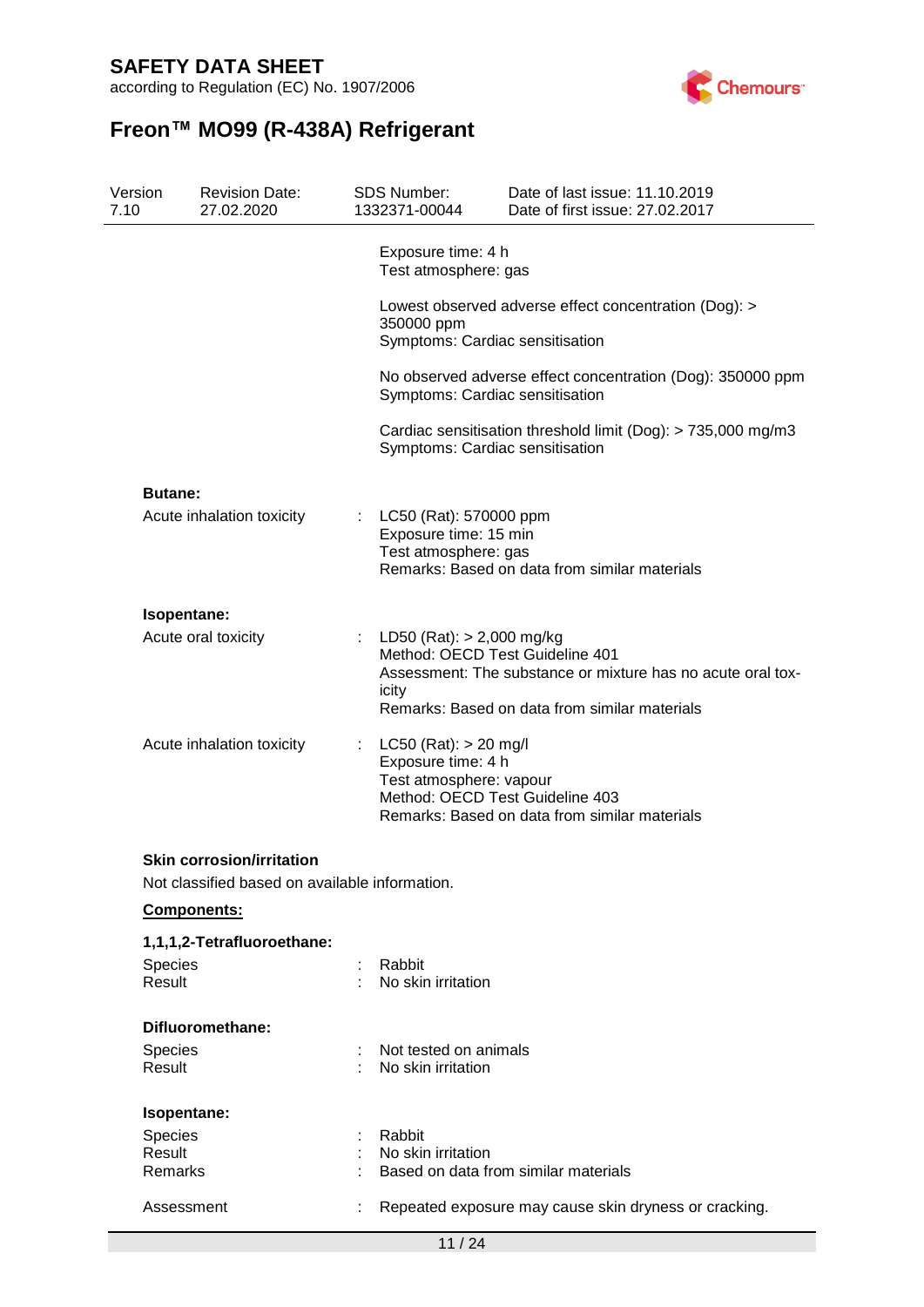according to Regulation (EC) No. 1907/2006



# **Freon™ MO99 (R-438A) Refrigerant**

| Version | <b>Revision Date:</b> | SDS Number:   | Date of last issue: 11.10.2019  |
|---------|-----------------------|---------------|---------------------------------|
| 7.10    | 27.02.2020            | 1332371-00044 | Date of first issue: 27,02,2017 |

#### **Serious eye damage/eye irritation**

Not classified based on available information.

#### **Components:**

#### **1,1,1,2-Tetrafluoroethane:**

| <b>Species</b> | : Rabbit            |
|----------------|---------------------|
| Result         | : No eye irritation |

#### **Difluoromethane:**

| <b>Species</b>     | : Not tested on animals         |
|--------------------|---------------------------------|
| Result             | : No eye irritation             |
|                    |                                 |
| <b>Isopentane:</b> |                                 |
| <b>Species</b>     | Rabbit                          |
| Method             | $\cdot$ OFCD Test Guideline 405 |

| Method  | : OECD Test Guideline 405              |
|---------|----------------------------------------|
| Result  | : No eye irritation                    |
| Remarks | : Based on data from similar materials |

#### **Respiratory or skin sensitisation**

#### **Skin sensitisation**

Not classified based on available information.

#### **Respiratory sensitisation**

Not classified based on available information.

#### **Components:**

#### **1,1,1,2-Tetrafluoroethane:**

| Exposure routes<br><b>Species</b><br>Result                  | Skin contact<br>Guinea pig<br>negative                 |
|--------------------------------------------------------------|--------------------------------------------------------|
| <b>Species</b><br>Result                                     | Rat<br>negative                                        |
| Difluoromethane:                                             |                                                        |
| Exposure routes<br><b>Species</b><br>Result                  | Skin contact<br>Not tested on animals<br>negative      |
| <b>Species</b><br>Result                                     | Not tested on animals<br>negative                      |
| Isopentane:                                                  |                                                        |
| <b>Test Type</b><br><b>Exposure routes</b><br><b>Species</b> | <b>Maximisation Test</b><br>Skin contact<br>Guinea pig |
| Result                                                       | negative                                               |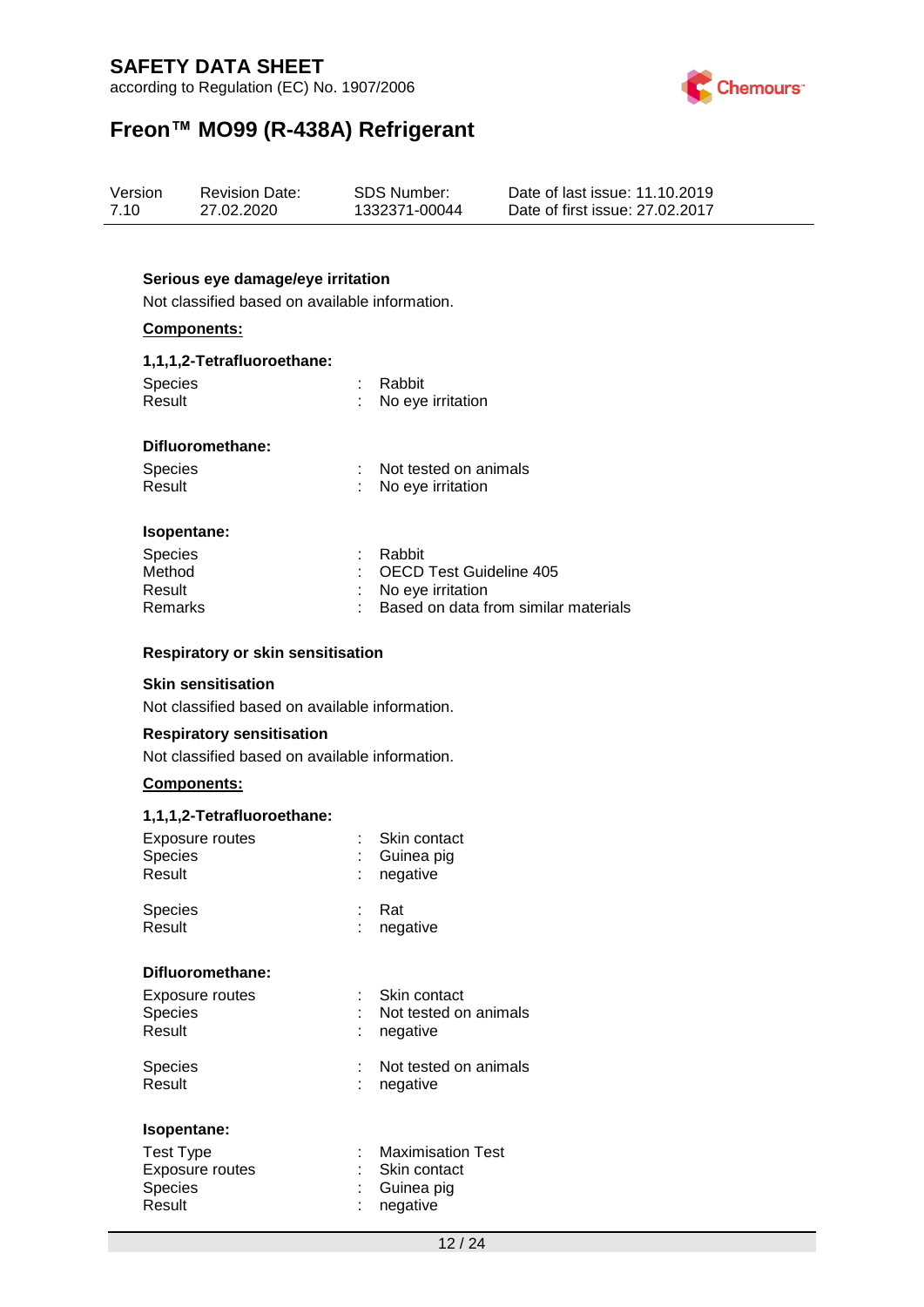according to Regulation (EC) No. 1907/2006



| Version<br>7.10 | <b>Revision Date:</b><br>27.02.2020                                             | <b>SDS Number:</b><br>1332371-00044                                                                                                | Date of last issue: 11.10.2019<br>Date of first issue: 27,02,2017                                                                               |
|-----------------|---------------------------------------------------------------------------------|------------------------------------------------------------------------------------------------------------------------------------|-------------------------------------------------------------------------------------------------------------------------------------------------|
|                 | <b>Germ cell mutagenicity</b><br>Not classified based on available information. |                                                                                                                                    |                                                                                                                                                 |
|                 | <b>Components:</b>                                                              |                                                                                                                                    |                                                                                                                                                 |
|                 | <b>Pentafluoroethane:</b>                                                       |                                                                                                                                    |                                                                                                                                                 |
|                 | Genotoxicity in vitro                                                           | Method: OECD Test Guideline 473<br>Result: negative                                                                                | Test Type: Chromosome aberration test in vitro                                                                                                  |
|                 | Genotoxicity in vivo                                                            | cytogenetic assay)<br>Species: Mouse<br>Application Route: inhalation (gas)<br>Method: OECD Test Guideline 474<br>Result: negative | Test Type: Mammalian erythrocyte micronucleus test (in vivo                                                                                     |
|                 | 1,1,1,2-Tetrafluoroethane:                                                      |                                                                                                                                    |                                                                                                                                                 |
|                 | Germ cell mutagenicity-As-<br>sessment                                          | cell mutagen.                                                                                                                      | Weight of evidence does not support classification as a germ                                                                                    |
|                 | Difluoromethane:<br>Germ cell mutagenicity-As-<br>sessment                      | cell mutagen.                                                                                                                      | Weight of evidence does not support classification as a germ                                                                                    |
| <b>Butane:</b>  |                                                                                 |                                                                                                                                    |                                                                                                                                                 |
|                 | Genotoxicity in vitro                                                           | Method: OECD Test Guideline 471<br>Result: negative                                                                                | Test Type: Bacterial reverse mutation assay (AMES)                                                                                              |
|                 |                                                                                 | Method: OECD Test Guideline 473<br>Result: negative                                                                                | Test Type: Chromosome aberration test in vitro                                                                                                  |
|                 | Genotoxicity in vivo                                                            | cytogenetic assay)<br>Species: Rat<br>Application Route: inhalation (gas)<br>Method: OECD Test Guideline 474<br>Result: negative   | Test Type: Mammalian erythrocyte micronucleus test (in vivo<br>Remarks: Based on data from similar materials                                    |
|                 | Isopentane:                                                                     |                                                                                                                                    |                                                                                                                                                 |
|                 | Genotoxicity in vitro                                                           | Result: negative                                                                                                                   | Test Type: Bacterial reverse mutation assay (AMES)                                                                                              |
|                 |                                                                                 | Result: negative                                                                                                                   | Test Type: Chromosome aberration test in vitro<br>Method: Directive 67/548/EEC, Annex V, B.10.<br>Remarks: Based on data from similar materials |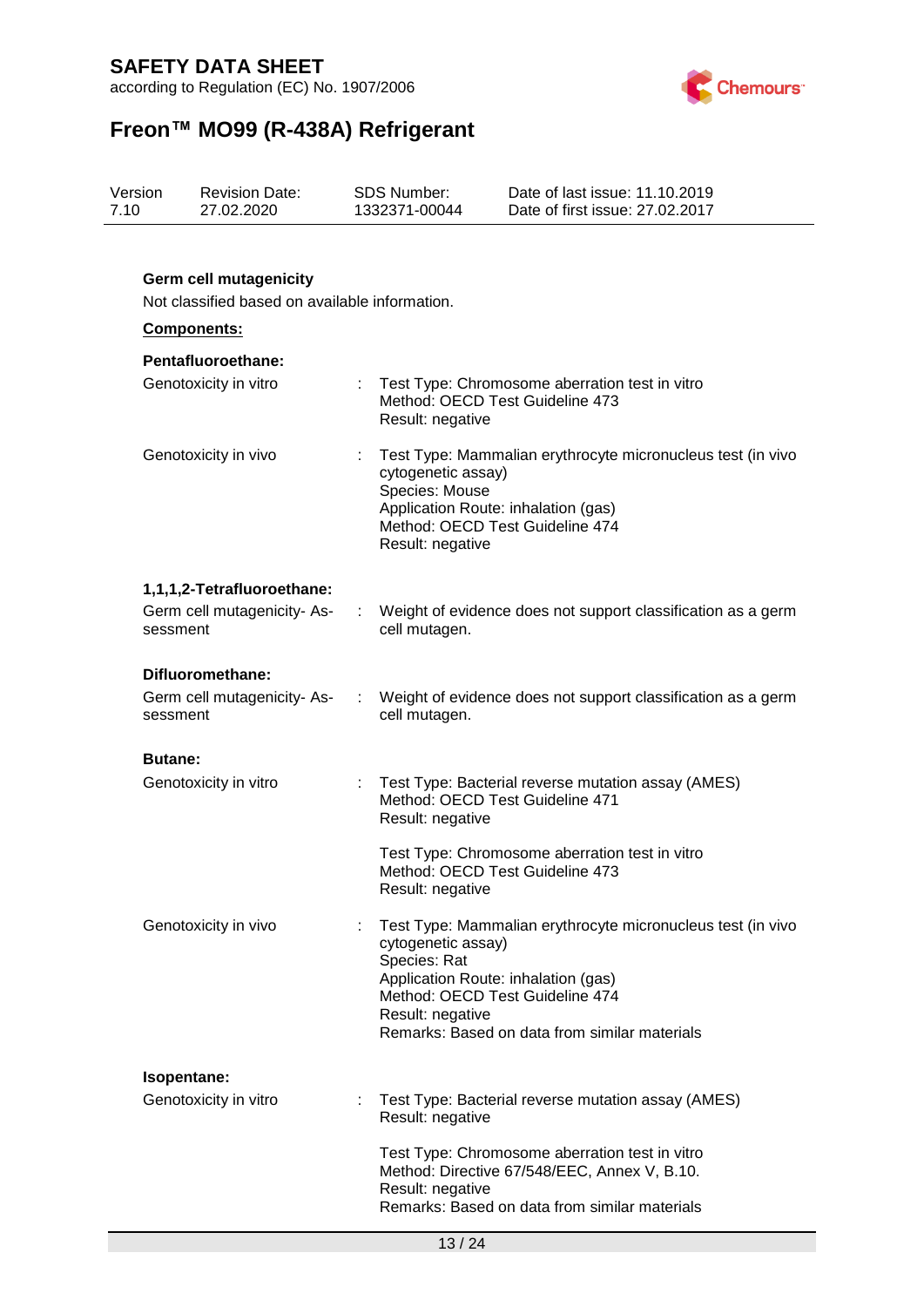according to Regulation (EC) No. 1907/2006



| Version<br>7.10 | <b>Revision Date:</b><br>27.02.2020                                            |                            | <b>SDS Number:</b><br>1332371-00044                    | Date of last issue: 11.10.2019<br>Date of first issue: 27.02.2017                                                                                                                                      |
|-----------------|--------------------------------------------------------------------------------|----------------------------|--------------------------------------------------------|--------------------------------------------------------------------------------------------------------------------------------------------------------------------------------------------------------|
|                 |                                                                                |                            |                                                        |                                                                                                                                                                                                        |
|                 | Genotoxicity in vivo                                                           |                            | cytogenetic assay)<br>Species: Rat<br>Result: negative | Test Type: Mammalian erythrocyte micronucleus test (in vivo<br>Application Route: inhalation (vapour)<br>Method: Directive 67/548/EEC, Annex V, B.12.<br>Remarks: Based on data from similar materials |
|                 | Carcinogenicity<br>Not classified based on available information.              |                            |                                                        |                                                                                                                                                                                                        |
|                 | <b>Components:</b>                                                             |                            |                                                        |                                                                                                                                                                                                        |
| ment            | 1,1,1,2-Tetrafluoroethane:<br>Carcinogenicity - Assess-                        |                            | cinogen                                                | Weight of evidence does not support classification as a car-                                                                                                                                           |
|                 | <b>Reproductive toxicity</b><br>Not classified based on available information. |                            |                                                        |                                                                                                                                                                                                        |
|                 | Components:                                                                    |                            |                                                        |                                                                                                                                                                                                        |
|                 | Pentafluoroethane:                                                             |                            |                                                        |                                                                                                                                                                                                        |
|                 | Effects on fertility                                                           |                            | Species: Rat<br>Result: negative                       | Test Type: One-generation reproduction toxicity study<br>Application Route: inhalation (vapour)<br>Remarks: Based on data from similar materials                                                       |
| ment            | Effects on foetal develop-                                                     |                            | Species: Rat<br>Result: negative                       | Test Type: Embryo-foetal development<br>Application Route: inhalation (gas)<br>Method: OECD Test Guideline 414                                                                                         |
|                 | 1,1,1,2-Tetrafluoroethane:                                                     |                            |                                                        |                                                                                                                                                                                                        |
| sessment        | Reproductive toxicity - As-                                                    | $\mathbb{R}^n$             | ductive toxicity                                       | Weight of evidence does not support classification for repro-                                                                                                                                          |
|                 | Difluoromethane:                                                               |                            |                                                        |                                                                                                                                                                                                        |
| sessment        | Reproductive toxicity - As-                                                    | $\mathcal{L}^{\text{max}}$ |                                                        | Weight of evidence does not support classification for repro-<br>ductive toxicity, Based on data from similar materials                                                                                |
| <b>Butane:</b>  |                                                                                |                            |                                                        |                                                                                                                                                                                                        |
|                 | Effects on fertility                                                           |                            | Species: Rat<br>Result: negative                       | Test Type: Combined repeated dose toxicity study with the<br>reproduction/developmental toxicity screening test<br>Application Route: inhalation (gas)<br>Method: OECD Test Guideline 422              |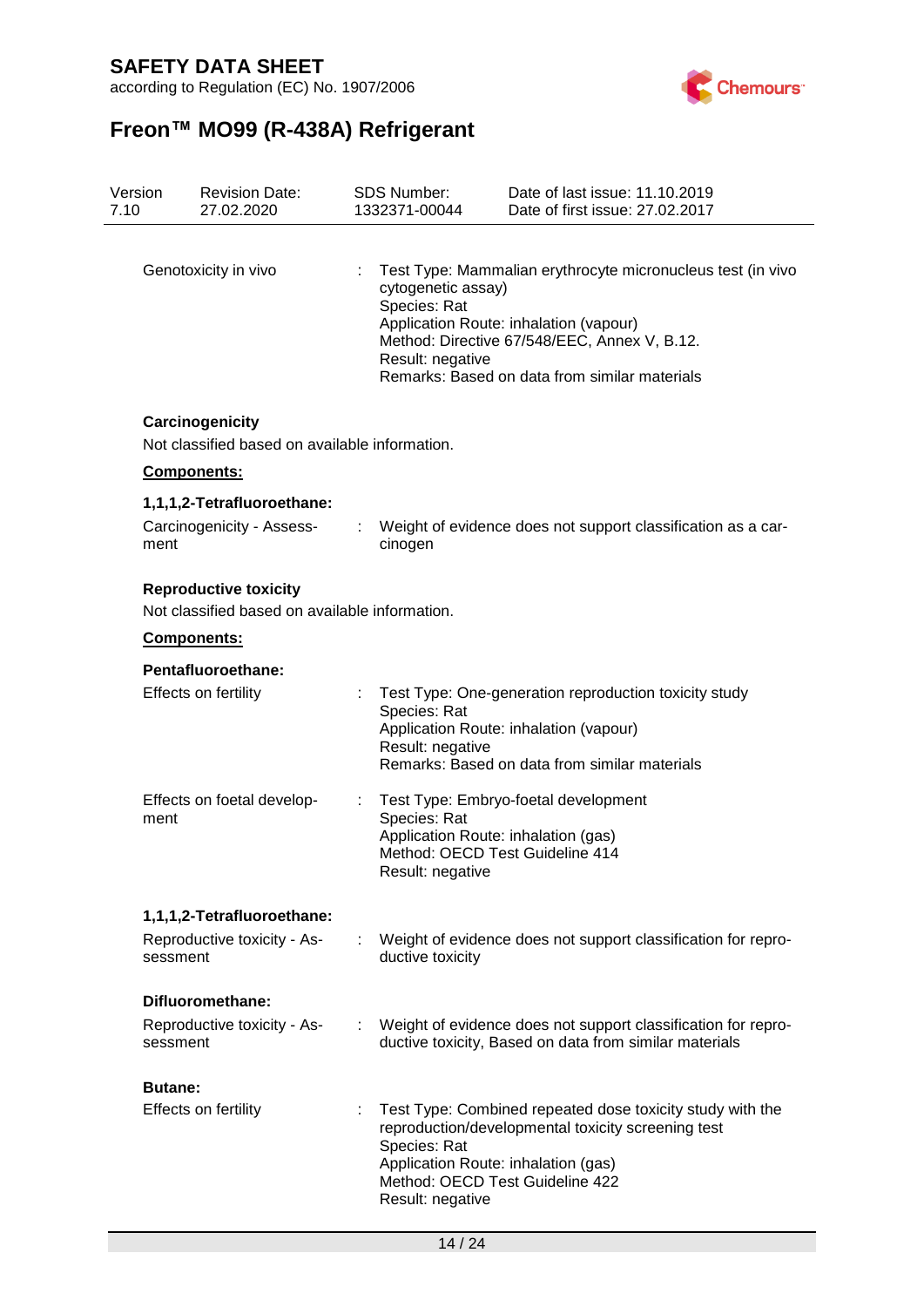according to Regulation (EC) No. 1907/2006



| Version<br>7.10           | <b>Revision Date:</b><br>27.02.2020                                               |   | <b>SDS Number:</b><br>1332371-00044                              | Date of last issue: 11.10.2019<br>Date of first issue: 27.02.2017                                                                                                                         |
|---------------------------|-----------------------------------------------------------------------------------|---|------------------------------------------------------------------|-------------------------------------------------------------------------------------------------------------------------------------------------------------------------------------------|
| ment                      | Effects on foetal develop-                                                        | ÷ | Species: Rat<br>Result: negative                                 | Test Type: Combined repeated dose toxicity study with the<br>reproduction/developmental toxicity screening test<br>Application Route: inhalation (gas)<br>Method: OECD Test Guideline 422 |
|                           | Isopentane:                                                                       |   |                                                                  |                                                                                                                                                                                           |
|                           | Effects on fertility                                                              |   | Species: Rat<br>Result: negative                                 | : Test Type: Two-generation reproduction toxicity study<br>Application Route: inhalation (vapour)<br>Remarks: Based on data from similar materials                                        |
| ment                      | Effects on foetal develop-                                                        |   | Species: Rat<br>Application Route: Ingestion<br>Result: negative | Test Type: Embryo-foetal development<br>Method: OECD Test Guideline 414<br>Remarks: Based on data from similar materials                                                                  |
|                           | <b>STOT - single exposure</b><br>Not classified based on available information.   |   |                                                                  |                                                                                                                                                                                           |
|                           | <b>Components:</b>                                                                |   |                                                                  |                                                                                                                                                                                           |
| <b>Butane:</b><br>Remarks | Assessment                                                                        |   |                                                                  | May cause drowsiness or dizziness.<br>Based on data from similar materials                                                                                                                |
|                           | Isopentane:<br>Assessment                                                         |   |                                                                  | May cause drowsiness or dizziness.                                                                                                                                                        |
|                           | <b>STOT - repeated exposure</b><br>Not classified based on available information. |   |                                                                  |                                                                                                                                                                                           |
|                           | Components:                                                                       |   |                                                                  |                                                                                                                                                                                           |
|                           | 1,1,1,2-Tetrafluoroethane:                                                        |   |                                                                  |                                                                                                                                                                                           |
|                           | Assessment                                                                        |   | tions of 250 ppmV/6h/d or less.                                  | No significant health effects observed in animals at concentra-                                                                                                                           |
|                           | Difluoromethane:                                                                  |   |                                                                  |                                                                                                                                                                                           |

| Assessment | No significant health effects observed in animals at concentra- |
|------------|-----------------------------------------------------------------|
|            | tions of 250 ppmV/6h/d or less.                                 |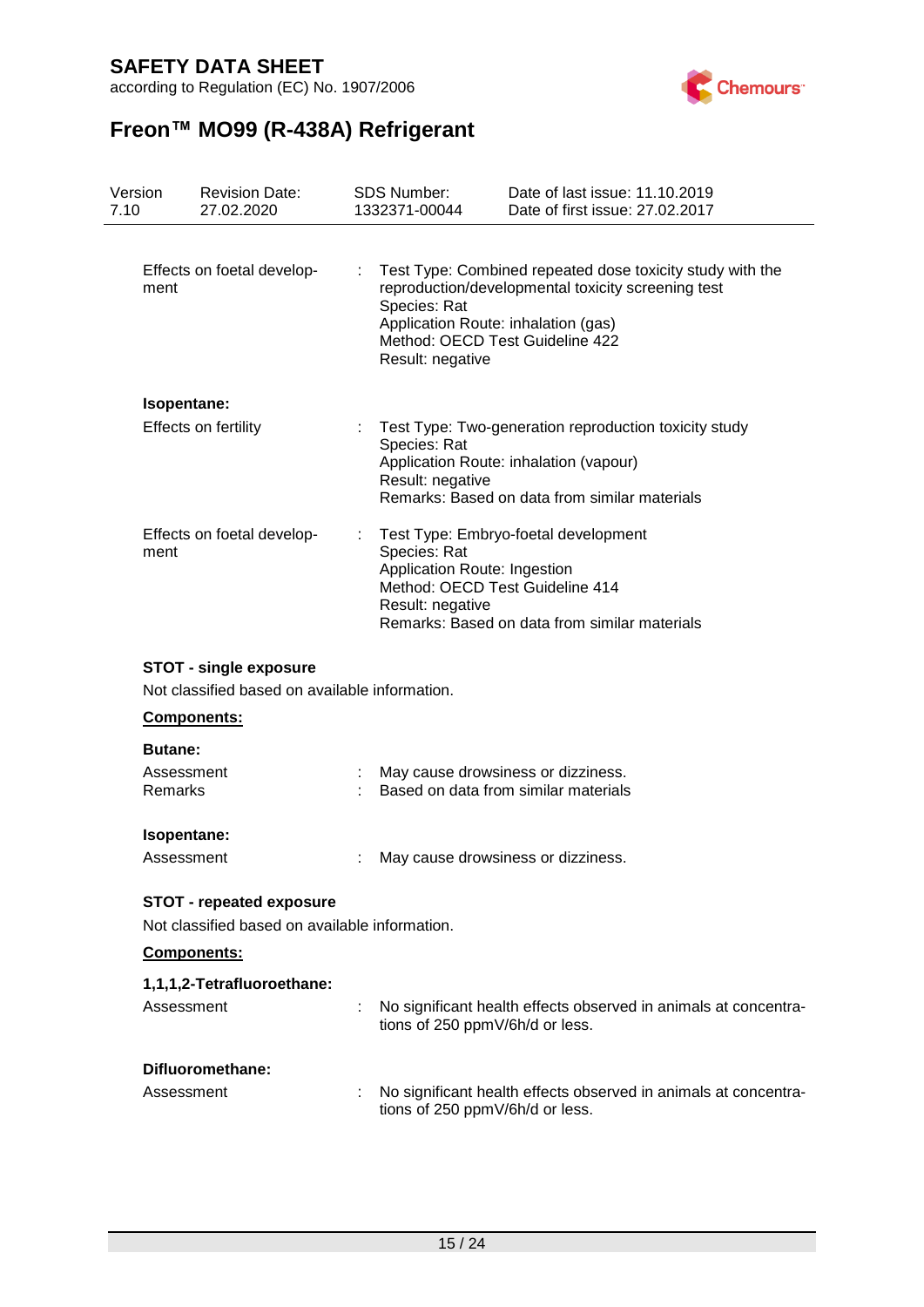according to Regulation (EC) No. 1907/2006



# **Freon™ MO99 (R-438A) Refrigerant**

| Version<br><b>Revision Date:</b><br>7.10<br>27.02.2020 |                                                             | SDS Number:<br>1332371-00044                                                                       | Date of last issue: 11.10.2019<br>Date of first issue: 27.02.2017 |  |
|--------------------------------------------------------|-------------------------------------------------------------|----------------------------------------------------------------------------------------------------|-------------------------------------------------------------------|--|
|                                                        | <b>Repeated dose toxicity</b>                               |                                                                                                    |                                                                   |  |
|                                                        | <b>Components:</b>                                          |                                                                                                    |                                                                   |  |
|                                                        | Pentafluoroethane:                                          |                                                                                                    |                                                                   |  |
| <b>Species</b><br><b>NOAEL</b><br>Method               | <b>Application Route</b><br>Exposure time                   | Rat<br>$>= 50000$ ppm<br>inhalation (gas)<br>13 Weeks<br><b>OECD Test Guideline 413</b>            |                                                                   |  |
|                                                        | 1,1,1,2-Tetrafluoroethane:                                  |                                                                                                    |                                                                   |  |
| Species<br><b>NOAEL</b><br><b>LOAEL</b><br>Method      | <b>Application Route</b><br>Exposure time<br>Remarks        | Rat<br>÷<br>50000 ppm<br>> 50000 ppm<br>inhalation (gas)<br>90 d<br><b>OECD Test Guideline 413</b> | No significant adverse effects were reported                      |  |
|                                                        | Difluoromethane:                                            |                                                                                                    |                                                                   |  |
| Species<br><b>NOAEL</b>                                | <b>Application Route</b><br>Exposure time<br><b>Remarks</b> | Rat<br>49100 ppm<br>inhalation (gas)<br>90d                                                        | No significant adverse effects were reported                      |  |
|                                                        | <b>Butane:</b>                                              |                                                                                                    |                                                                   |  |
| Species<br><b>NOAEL</b><br>Method                      | <b>Application Route</b><br>Exposure time                   | Rat<br>$>= 9000$ ppm<br>inhalation (gas)<br>6 Weeks<br><b>OECD Test Guideline 422</b>              |                                                                   |  |
|                                                        | Isopentane:                                                 |                                                                                                    |                                                                   |  |
| Species<br><b>NOAEL</b><br>Method                      | <b>Application Route</b><br>Exposure time<br><b>Remarks</b> | Rat<br>> 250 ppm<br>inhalation (gas)<br>13 Weeks<br><b>OECD Test Guideline 413</b>                 | Based on data from similar materials                              |  |
|                                                        | Aeniration tovicity                                         |                                                                                                    |                                                                   |  |

#### **Aspiration toxicity**

Not classified based on available information.

#### **Components:**

#### **Isopentane:**

The substance or mixture is known to cause human aspiration toxicity hazards or has to be regarded as if it causes a human aspiration toxicity hazard.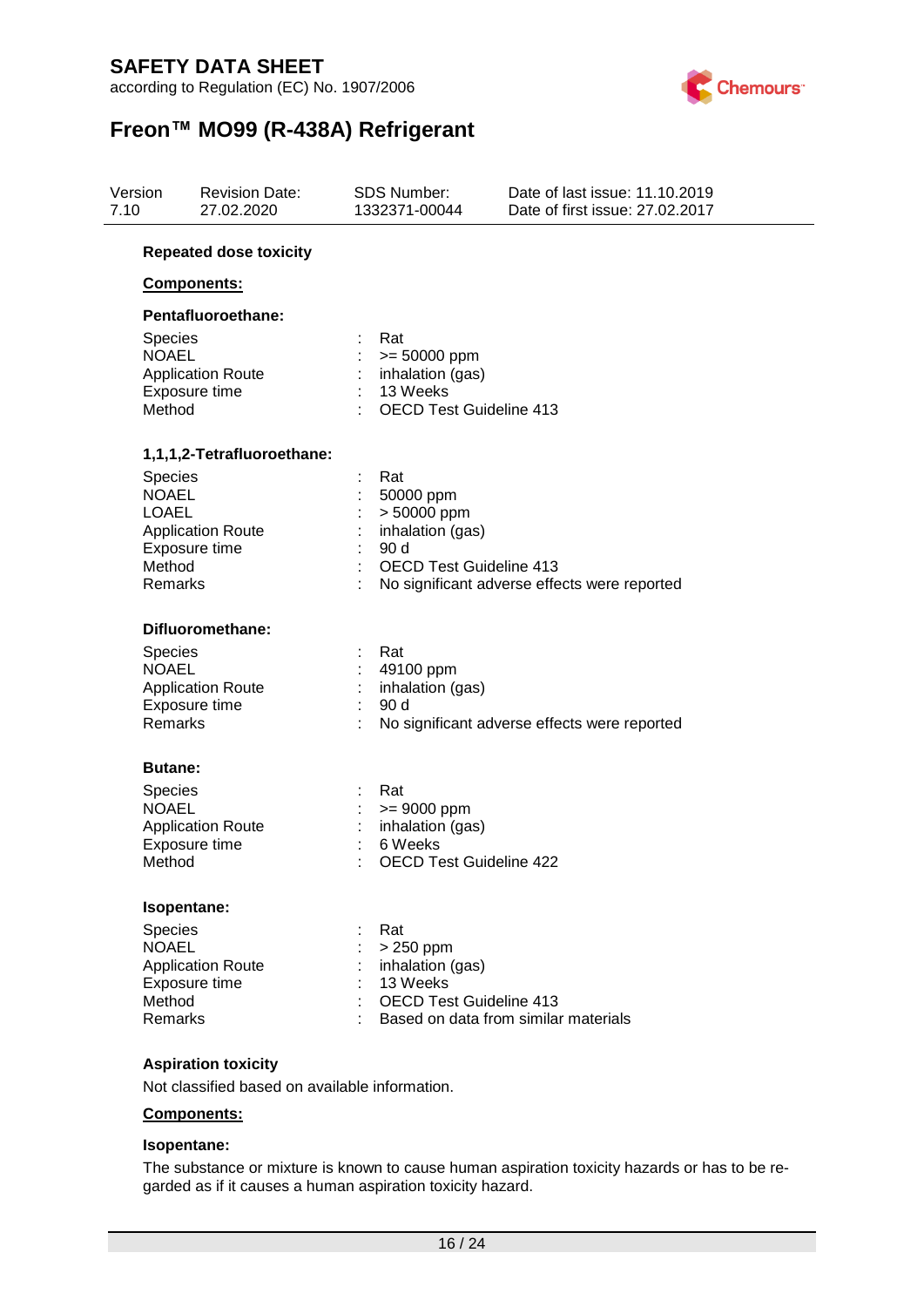according to Regulation (EC) No. 1907/2006



# **Freon™ MO99 (R-438A) Refrigerant**

| Version | <b>Revision Date:</b> | SDS Number:   | Date of last issue: 11.10.2019  |
|---------|-----------------------|---------------|---------------------------------|
| 7.10    | 27.02.2020            | 1332371-00044 | Date of first issue: 27,02,2017 |

#### **SECTION 12: Ecological information**

#### **12.1 Toxicity Components: Pentafluoroethane:** Toxicity to fish : LC50 (Oncorhynchus mykiss (rainbow trout): 450 mg/l Exposure time: 96 h Method: Directive 67/548/EEC, Annex V, C.1. Remarks: Based on data from similar materials Toxicity to daphnia and other aquatic invertebrates : EC50 (Daphnia magna (Water flea)): 980 mg/l Exposure time: 48 h Method: Directive 67/548/EEC, Annex V, C.2. Remarks: Based on data from similar materials Toxicity to algae/aquatic plants : EC50 (Pseudokirchneriella subcapitata (green algae)): > 114 mg/l Exposure time: 72 h Method: OECD Test Guideline 201 Remarks: Based on data from similar materials NOEC (Pseudokirchneriella subcapitata (green algae)): 13.2 mg/l Exposure time: 72 h Method: OECD Test Guideline 201 Remarks: Based on data from similar materials **1,1,1,2-Tetrafluoroethane:** Toxicity to fish : LC50 (Oncorhynchus mykiss (rainbow trout)): 450 mg/l Exposure time: 96 h Toxicity to daphnia and other aquatic invertebrates : EC50 (Daphnia magna (Water flea)): 980 mg/l Exposure time: 48 h Toxicity to algae/aquatic plants : ErC50 (algae): 142 mg/l Exposure time: 96 h Remarks: Based on data from similar materials NOEC (Pseudokirchneriella subcapitata (green algae)): 13.2 mg/l Exposure time: 72 h Remarks: Based on data from similar materials **Difluoromethane:** Toxicity to fish : LC50 (Fish): 1,507 mg/l Exposure time: 96 h Toxicity to daphnia and other : EC50 (Daphnia (water flea)): 652 mg/l aquatic invertebrates Exposure time: 48 h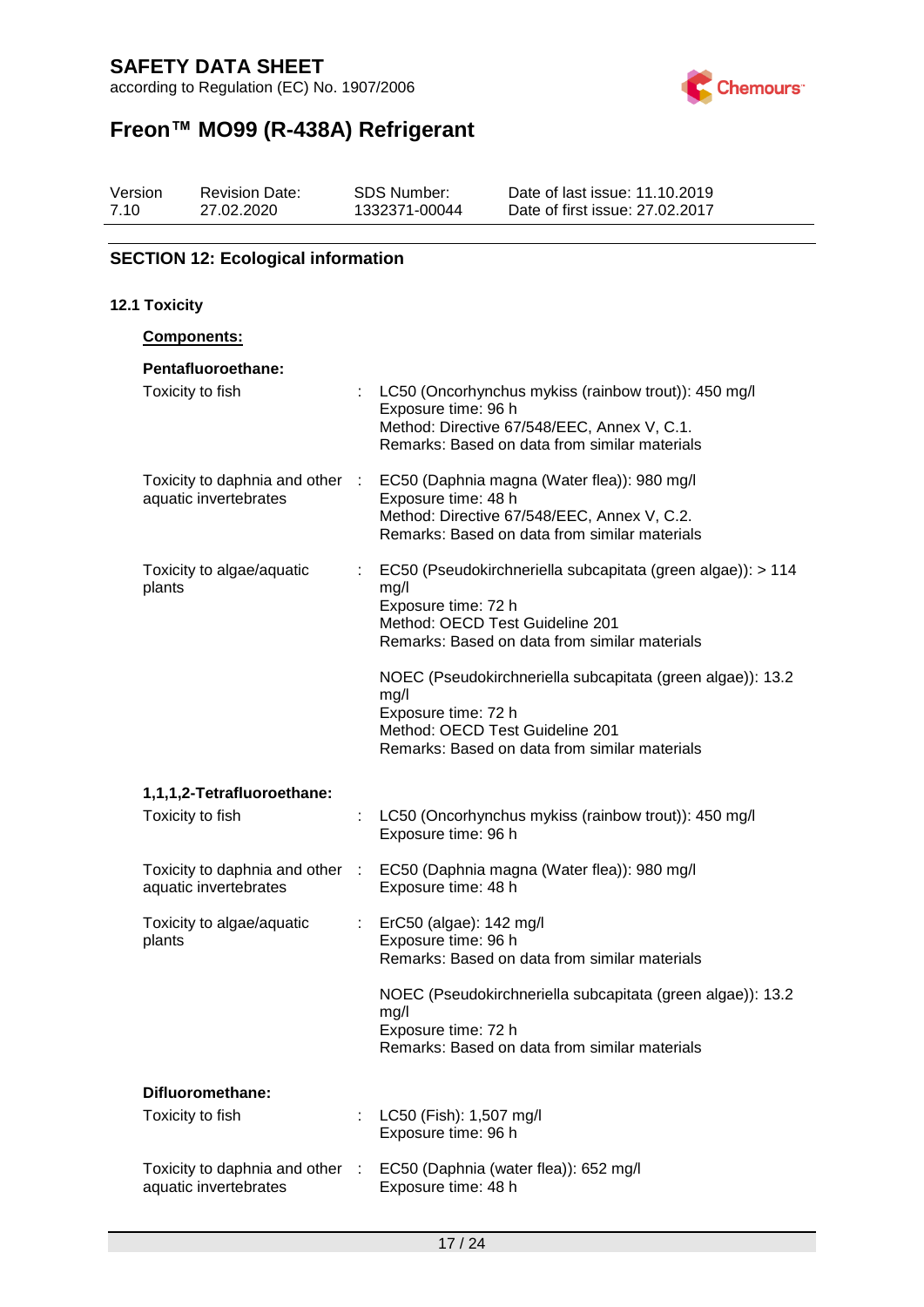according to Regulation (EC) No. 1907/2006



| 7.10 | Version                            | <b>Revision Date:</b><br>27.02.2020                      |                                                                                                                                                                                      | <b>SDS Number:</b><br>1332371-00044                                                                                                                                          | Date of last issue: 11.10.2019<br>Date of first issue: 27.02.2017                                          |
|------|------------------------------------|----------------------------------------------------------|--------------------------------------------------------------------------------------------------------------------------------------------------------------------------------------|------------------------------------------------------------------------------------------------------------------------------------------------------------------------------|------------------------------------------------------------------------------------------------------------|
|      | plants                             | Toxicity to algae/aquatic                                | $\mathbb{Z}^{\mathbb{Z}}$                                                                                                                                                            | EC50 (algae): 142 mg/l<br>Exposure time: 96 h                                                                                                                                |                                                                                                            |
|      | icity)                             | Toxicity to fish (Chronic tox-                           | ÷                                                                                                                                                                                    | NOEC: 65.8 mg/l<br>Exposure time: 30 d<br>Species: Fish                                                                                                                      |                                                                                                            |
|      | Isopentane:                        |                                                          |                                                                                                                                                                                      |                                                                                                                                                                              |                                                                                                            |
|      | Toxicity to fish                   |                                                          |                                                                                                                                                                                      | Exposure time: 96 h                                                                                                                                                          | LC50 (Oncorhynchus mykiss (rainbow trout)): > 1 - 10 mg/l<br>Remarks: Based on data from similar materials |
|      |                                    | Toxicity to daphnia and other :<br>aquatic invertebrates |                                                                                                                                                                                      | Exposure time: 48 h                                                                                                                                                          | EC50 (Daphnia magna (Water flea)): 2.3 mg/l                                                                |
|      | plants                             | Toxicity to algae/aquatic                                |                                                                                                                                                                                      | NOEC (Scenedesmus capricornutum (fresh water algae)): > 1<br>mg/l<br>Exposure time: 72 h<br>Method: OECD Test Guideline 201<br>Remarks: Based on data from similar materials |                                                                                                            |
|      |                                    |                                                          | ErC50 (Scenedesmus capricornutum (fresh water algae)): ><br>10 - 100 mg/l<br>Exposure time: 72 h<br>Method: OECD Test Guideline 201<br>Remarks: Based on data from similar materials |                                                                                                                                                                              |                                                                                                            |
|      | 12.2 Persistence and degradability |                                                          |                                                                                                                                                                                      |                                                                                                                                                                              |                                                                                                            |
|      | Components:                        |                                                          |                                                                                                                                                                                      |                                                                                                                                                                              |                                                                                                            |
|      |                                    | Pentafluoroethane:                                       |                                                                                                                                                                                      |                                                                                                                                                                              |                                                                                                            |
|      |                                    | Biodegradability                                         |                                                                                                                                                                                      | Result: Not readily biodegradable.<br>Biodegradation: 5 %<br>Exposure time: 28 d                                                                                             | Method: OECD Test Guideline 301D                                                                           |
|      |                                    | 1,1,1,2-Tetrafluoroethane:                               |                                                                                                                                                                                      |                                                                                                                                                                              |                                                                                                            |
|      |                                    | Biodegradability                                         | Result: Not readily biodegradable.                                                                                                                                                   |                                                                                                                                                                              |                                                                                                            |
|      |                                    | Difluoromethane:                                         |                                                                                                                                                                                      |                                                                                                                                                                              |                                                                                                            |
|      |                                    | Biodegradability                                         | Result: Not readily biodegradable.<br>Biodegradation: 5 %<br>Exposure time: 28 d<br>Method: OECD Test Guideline 301D                                                                 |                                                                                                                                                                              |                                                                                                            |
|      | <b>Butane:</b>                     |                                                          |                                                                                                                                                                                      |                                                                                                                                                                              |                                                                                                            |
|      |                                    | Biodegradability                                         |                                                                                                                                                                                      | Result: Readily biodegradable.                                                                                                                                               | Remarks: Based on data from similar materials                                                              |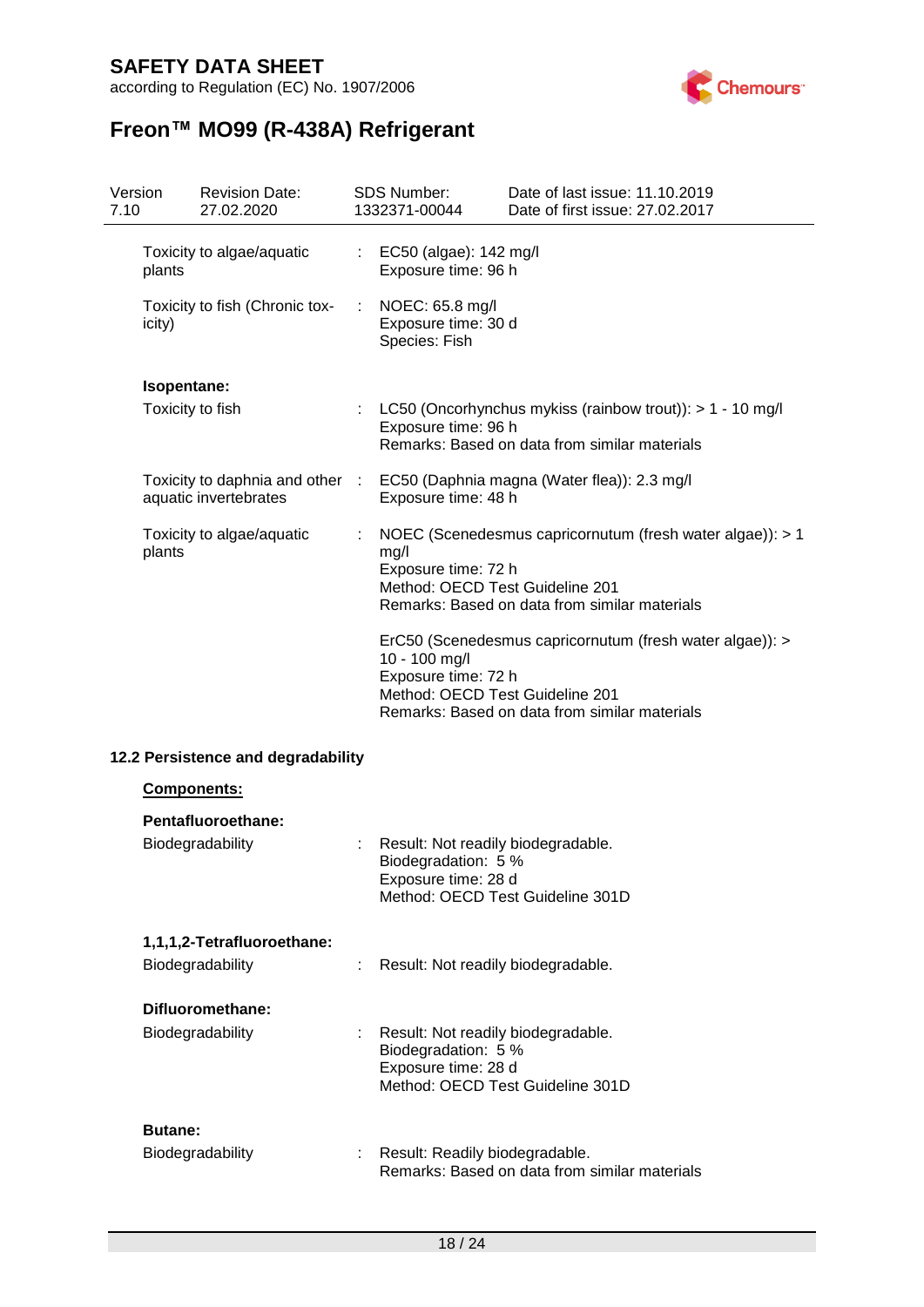according to Regulation (EC) No. 1907/2006



# **Freon™ MO99 (R-438A) Refrigerant**

| Version<br>7.10 |                                                             | <b>Revision Date:</b><br>27.02.2020                     |    | <b>SDS Number:</b><br>1332371-00044                                              | Date of last issue: 11.10.2019<br>Date of first issue: 27.02.2017                                                                                                                         |
|-----------------|-------------------------------------------------------------|---------------------------------------------------------|----|----------------------------------------------------------------------------------|-------------------------------------------------------------------------------------------------------------------------------------------------------------------------------------------|
|                 | Isopentane:                                                 | Biodegradability                                        |    | Result: Readily biodegradable.<br>Biodegradation: 71.43 %<br>Exposure time: 28 d | Method: OECD Test Guideline 301F                                                                                                                                                          |
|                 |                                                             | 12.3 Bioaccumulative potential                          |    |                                                                                  |                                                                                                                                                                                           |
|                 | Components:                                                 |                                                         |    |                                                                                  |                                                                                                                                                                                           |
|                 | octanol/water                                               | Pentafluoroethane:<br>Partition coefficient: n-         |    | : Pow: 1.48 (25 $^{\circ}$ C)                                                    |                                                                                                                                                                                           |
|                 | octanol/water                                               | 1,1,1,2-Tetrafluoroethane:<br>Partition coefficient: n- | t. | log Pow: 1.06                                                                    |                                                                                                                                                                                           |
|                 | octanol/water                                               | Difluoromethane:<br>Partition coefficient: n-           | ÷  | log Pow: 0.714                                                                   |                                                                                                                                                                                           |
|                 | <b>Butane:</b><br>octanol/water                             | Partition coefficient: n-                               | ÷  | log Pow: 2.89                                                                    |                                                                                                                                                                                           |
|                 | Isopentane:<br>octanol/water                                | Partition coefficient: n-                               |    | log Pow: 4                                                                       |                                                                                                                                                                                           |
|                 |                                                             | 12.4 Mobility in soil<br>No data available              |    |                                                                                  |                                                                                                                                                                                           |
|                 | 12.5 Results of PBT and vPvB assessment                     |                                                         |    |                                                                                  |                                                                                                                                                                                           |
|                 | <b>Product:</b><br>Assessment                               |                                                         |    | accumulating (vPvB)                                                              | This mixture contains no substance considered to be persis-<br>tent, bioaccumulating and toxic (PBT) This mixture contains<br>no substance considered to be very persistent and very bio- |
|                 |                                                             | 12.6 Other adverse effects                              |    |                                                                                  |                                                                                                                                                                                           |
|                 |                                                             | <b>Global warming potential</b>                         |    |                                                                                  |                                                                                                                                                                                           |
|                 | Regulation (EU) No 517/2014 on fluorinated greenhouse gases |                                                         |    |                                                                                  |                                                                                                                                                                                           |

#### **Product:**

100-year global warming potential: 2,265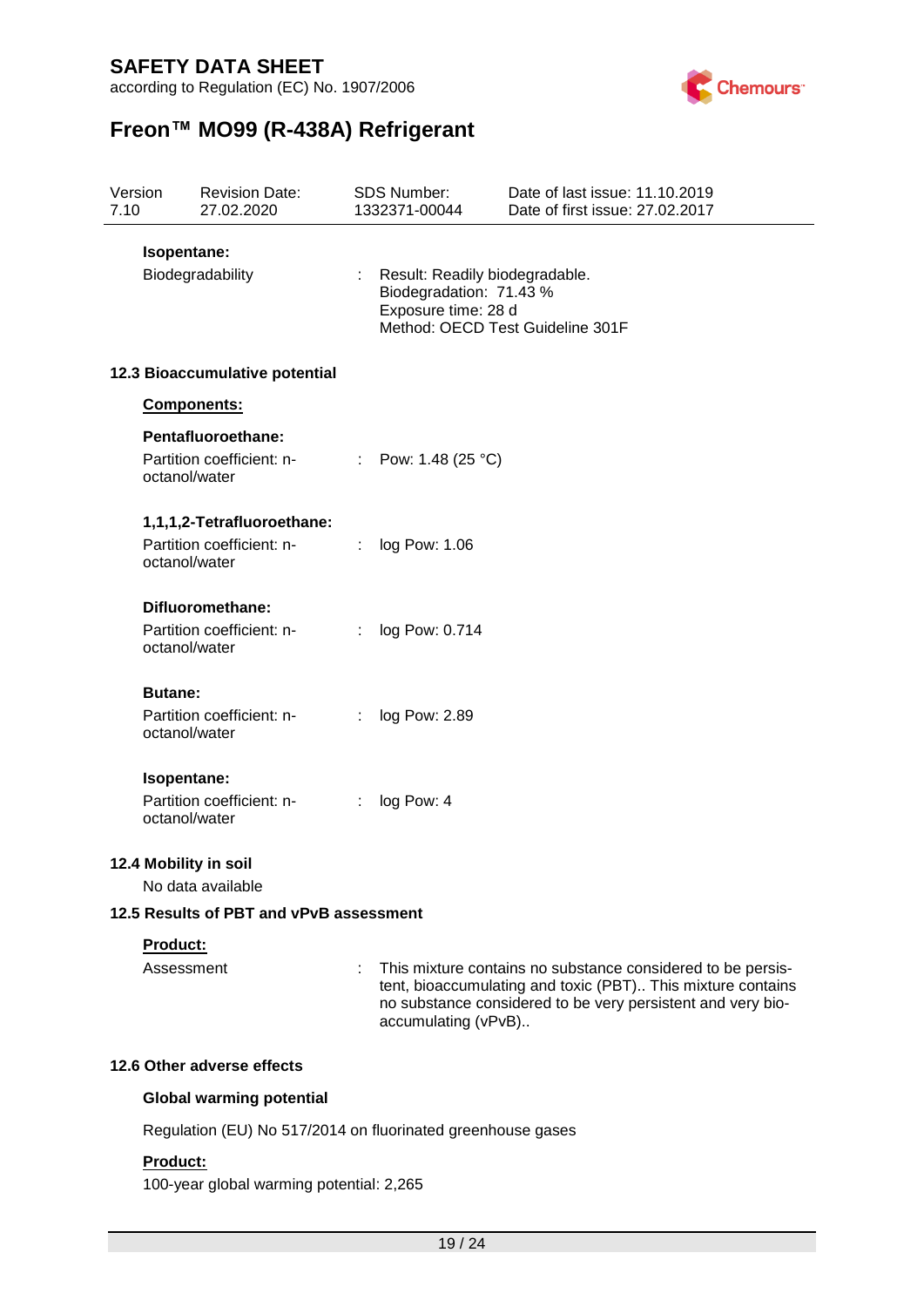according to Regulation (EC) No. 1907/2006



# **Freon™ MO99 (R-438A) Refrigerant**

| Version | <b>Revision Date:</b> | SDS Number:   | Date of last issue: 11.10.2019  |
|---------|-----------------------|---------------|---------------------------------|
| 7.10    | 27.02.2020            | 1332371-00044 | Date of first issue: 27,02,2017 |

#### **SECTION 13: Disposal considerations**

#### **13.1 Waste treatment methods**

| Product                | Dispose of in accordance with local regulations.<br>According to the European Waste Catalogue, Waste Codes<br>are not product specific, but application specific.<br>Waste codes should be assigned by the user, preferably in<br>discussion with the waste disposal authorities. |
|------------------------|-----------------------------------------------------------------------------------------------------------------------------------------------------------------------------------------------------------------------------------------------------------------------------------|
| Contaminated packaging | Empty containers should be taken to an approved waste han-<br>dling site for recycling or disposal.<br>Empty pressure vessels should be returned to the supplier.<br>If not otherwise specified: Dispose of as unused product.                                                    |

### **SECTION 14: Transport information**

#### **14.1 UN number**

| <b>ADN</b>                      |   | <b>UN 1078</b>                                                            |
|---------------------------------|---|---------------------------------------------------------------------------|
| <b>ADR</b>                      |   | <b>UN 1078</b>                                                            |
| <b>RID</b>                      |   | <b>UN 1078</b>                                                            |
| <b>IMDG</b>                     |   | <b>UN 1078</b>                                                            |
| <b>IATA</b>                     |   | <b>UN 1078</b>                                                            |
| 14.2 UN proper shipping name    |   |                                                                           |
| <b>ADN</b>                      |   | REFRIGERANT GAS, N.O.S.<br>(Pentafluoroethane, 1,1,1,2-Tetrafluoroethane) |
| <b>ADR</b>                      |   | REFRIGERANT GAS, N.O.S.<br>(Pentafluoroethane, 1,1,1,2-Tetrafluoroethane) |
| <b>RID</b>                      |   | REFRIGERANT GAS, N.O.S.<br>(Pentafluoroethane, 1,1,1,2-Tetrafluoroethane) |
| <b>IMDG</b>                     | ÷ | REFRIGERANT GAS, N.O.S.<br>(Pentafluoroethane, 1,1,1,2-Tetrafluoroethane) |
| <b>IATA</b>                     |   | Refrigerant gas, n.o.s.<br>(Pentafluoroethane, 1,1,1,2-Tetrafluoroethane) |
| 14.3 Transport hazard class(es) |   |                                                                           |
| <b>ADN</b>                      |   | $\overline{2}$                                                            |
| <b>ADR</b>                      |   | 2                                                                         |
| <b>RID</b>                      |   | 2                                                                         |
| <b>IMDG</b>                     |   | 2.2                                                                       |
| <b>IATA</b>                     |   | 2.2                                                                       |
| 14.4 Packing group              |   |                                                                           |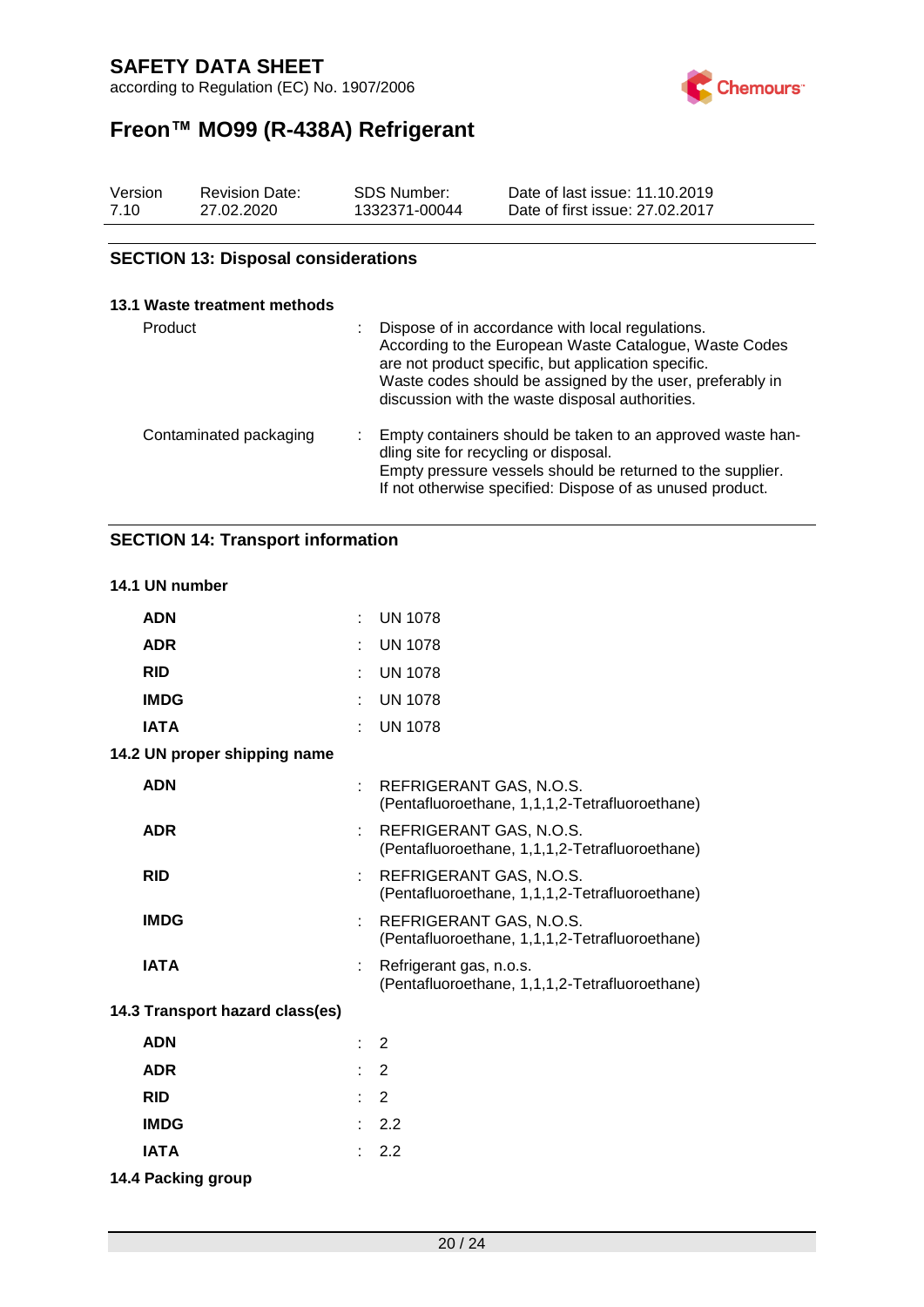according to Regulation (EC) No. 1907/2006



# **Freon™ MO99 (R-438A) Refrigerant**

| 7.10                                                                                                       | Version                                                                                                                               | <b>Revision Date:</b><br>27.02.2020                                                |                                               | <b>SDS Number:</b><br>1332371-00044                               | Date of last issue: 11.10.2019<br>Date of first issue: 27.02.2017                                                                                                                                 |
|------------------------------------------------------------------------------------------------------------|---------------------------------------------------------------------------------------------------------------------------------------|------------------------------------------------------------------------------------|-----------------------------------------------|-------------------------------------------------------------------|---------------------------------------------------------------------------------------------------------------------------------------------------------------------------------------------------|
| <b>ADN</b><br>Packing group<br><b>Classification Code</b><br><b>Hazard Identification Number</b><br>Labels |                                                                                                                                       |                                                                                    | Not assigned by regulation<br>2A<br>20<br>2.2 |                                                                   |                                                                                                                                                                                                   |
|                                                                                                            | <b>ADR</b><br>Packing group<br><b>Classification Code</b><br><b>Hazard Identification Number</b><br>Labels<br>Tunnel restriction code |                                                                                    |                                               | Not assigned by regulation<br>2A<br>20<br>2.2<br>(C/E)            |                                                                                                                                                                                                   |
|                                                                                                            | <b>RID</b><br>Labels                                                                                                                  | Packing group<br><b>Classification Code</b><br><b>Hazard Identification Number</b> |                                               | Not assigned by regulation<br>2A<br>20<br>2.2 ((13))              |                                                                                                                                                                                                   |
|                                                                                                            | <b>IMDG</b><br>Labels<br>EmS Code                                                                                                     | Packing group                                                                      |                                               | Not assigned by regulation<br>2.2<br>$F-C, S-V$                   |                                                                                                                                                                                                   |
|                                                                                                            | <b>IATA (Cargo)</b><br>aircraft)<br>Labels                                                                                            | Packing instruction (cargo<br>Packing group                                        |                                               | 200<br>Not assigned by regulation<br>Non-flammable, non-toxic Gas |                                                                                                                                                                                                   |
|                                                                                                            | ger aircraft)<br>Labels                                                                                                               | <b>IATA (Passenger)</b><br>Packing instruction (passen-<br>Packing group           | ÷.                                            | 200<br>Not assigned by regulation<br>Non-flammable, non-toxic Gas |                                                                                                                                                                                                   |
| <b>14.5 Environmental hazards</b>                                                                          |                                                                                                                                       |                                                                                    |                                               |                                                                   |                                                                                                                                                                                                   |
|                                                                                                            | <b>ADN</b>                                                                                                                            | Environmentally hazardous                                                          |                                               | no                                                                |                                                                                                                                                                                                   |
|                                                                                                            | <b>ADR</b>                                                                                                                            | Environmentally hazardous                                                          |                                               | no                                                                |                                                                                                                                                                                                   |
|                                                                                                            | <b>RID</b>                                                                                                                            | Environmentally hazardous                                                          |                                               | no                                                                |                                                                                                                                                                                                   |
|                                                                                                            | <b>IMDG</b>                                                                                                                           | Marine pollutant                                                                   |                                               | no                                                                |                                                                                                                                                                                                   |
|                                                                                                            |                                                                                                                                       | 14.6 Special precautions for user                                                  |                                               |                                                                   |                                                                                                                                                                                                   |
|                                                                                                            |                                                                                                                                       |                                                                                    |                                               |                                                                   | The transport classification(s) provided herein are for informational purposes only, and solely<br>hased upon the properties of the uppackaned material as it is described within this Safety Dat |

based upon the properties of the unpackaged material as it is described within this Safety Data Sheet. Transportation classifications may vary by mode of transportation, package sizes, and variations in regional or country regulations.

#### **14.7 Transport in bulk according to Annex II of Marpol and the IBC Code**

Remarks : Not applicable for product as supplied.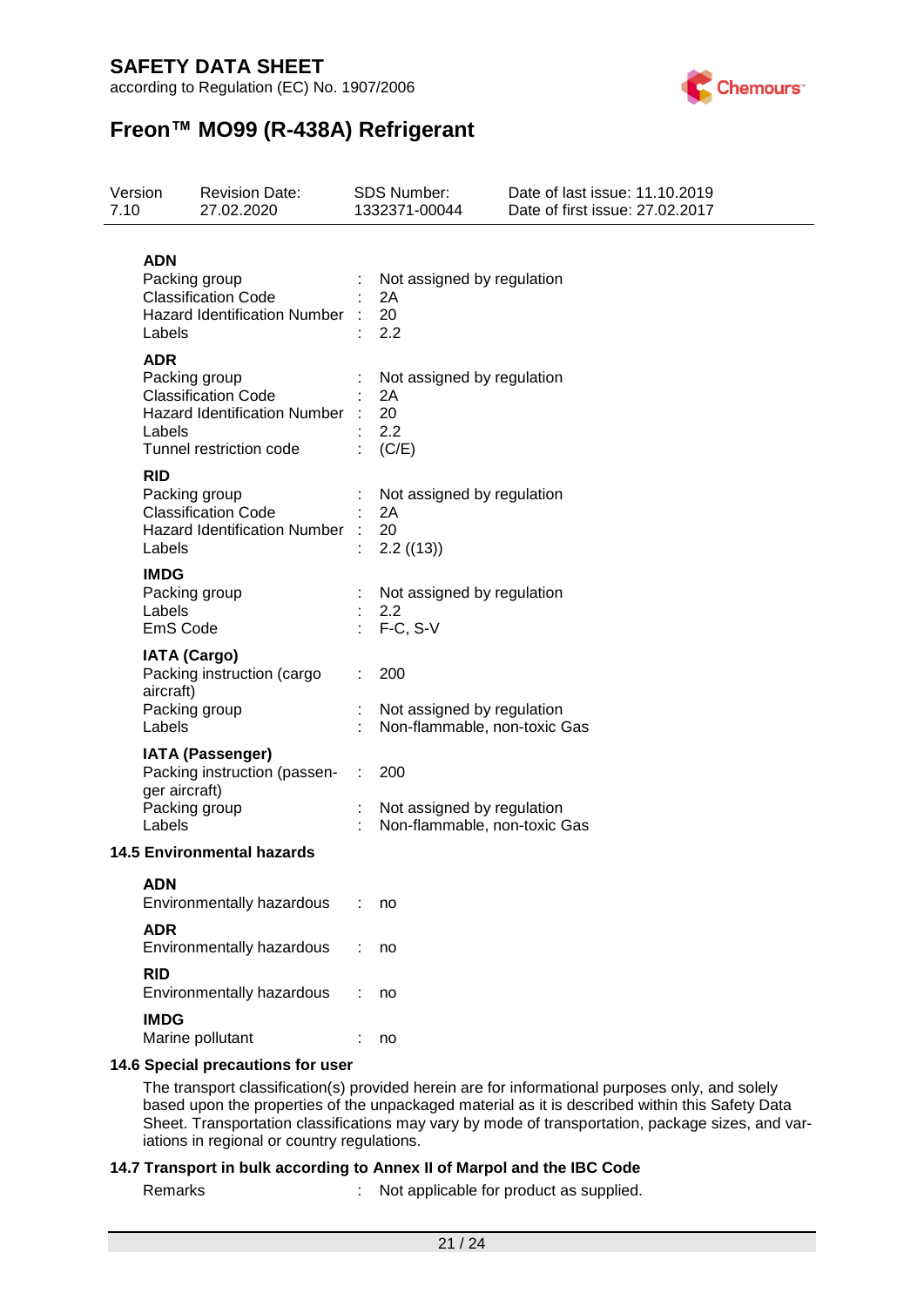according to Regulation (EC) No. 1907/2006



# **Freon™ MO99 (R-438A) Refrigerant**

| Version | <b>Revision Date:</b> | SDS Number:   | Date of last issue: 11.10.2019  |
|---------|-----------------------|---------------|---------------------------------|
| 7.10    | 27.02.2020            | 1332371-00044 | Date of first issue: 27.02.2017 |

#### **SECTION 15: Regulatory information**

#### **15.1 Safety, health and environmental regulations/legislation specific for the substance or mixture**

| REACH - Restrictions on the manufacture, placing on<br>the market and use of certain dangerous substances,<br>preparations and articles (Annex XVII) |    | Not applicable |
|------------------------------------------------------------------------------------------------------------------------------------------------------|----|----------------|
| REACH - Candidate List of Substances of Very High<br>Concern for Authorisation (Article 59).                                                         |    | Not applicable |
| REACH - List of substances subject to authorisation<br>(Annex XIV)                                                                                   |    | Not applicable |
| Regulation (EC) No 1005/2009 on substances that de-<br>plete the ozone layer                                                                         |    | Not applicable |
| Regulation (EU) 2019/1021 on persistent organic pollu-<br>tants (recast)                                                                             | ÷. | Not applicable |
| Regulation (EC) No 649/2012 of the European Parlia-<br>ment and the Council concerning the export and import<br>of dangerous chemicals               | ÷. | Not applicable |

Seveso III: Directive 2012/18/EU of the European Parliament and of the Council on the control of major-accident hazards involving dangerous substances. Not applicable

#### **15.2 Chemical safety assessment**

A Chemical Safety Assessment has not been carried out.

#### **SECTION 16: Other information**

| Other information                | : Freon™ and any associated logos are trademarks or copy-<br>rights of The Chemours Company FC, LLC.<br>Chemours™ and the Chemours Logo are trademarks of The<br>Chemours Company.<br>Before use read Chemours safety information.<br>For further information contact the local Chemours office or<br>nominated distributors.<br>Items where changes have been made to the previous version<br>are highlighted in the body of this document by two vertical<br>lines. |
|----------------------------------|-----------------------------------------------------------------------------------------------------------------------------------------------------------------------------------------------------------------------------------------------------------------------------------------------------------------------------------------------------------------------------------------------------------------------------------------------------------------------|
| <b>Full text of H-Statements</b> |                                                                                                                                                                                                                                                                                                                                                                                                                                                                       |
| H <sub>220</sub>                 | : Extremely flammable gas.                                                                                                                                                                                                                                                                                                                                                                                                                                            |
| H <sub>221</sub>                 | Flammable gas.                                                                                                                                                                                                                                                                                                                                                                                                                                                        |
| H <sub>224</sub>                 | Extremely flammable liquid and vapour.                                                                                                                                                                                                                                                                                                                                                                                                                                |
| H <sub>280</sub>                 | Contains gas under pressure; may explode if heated.                                                                                                                                                                                                                                                                                                                                                                                                                   |

H304 : May be fatal if swallowed and enters airways.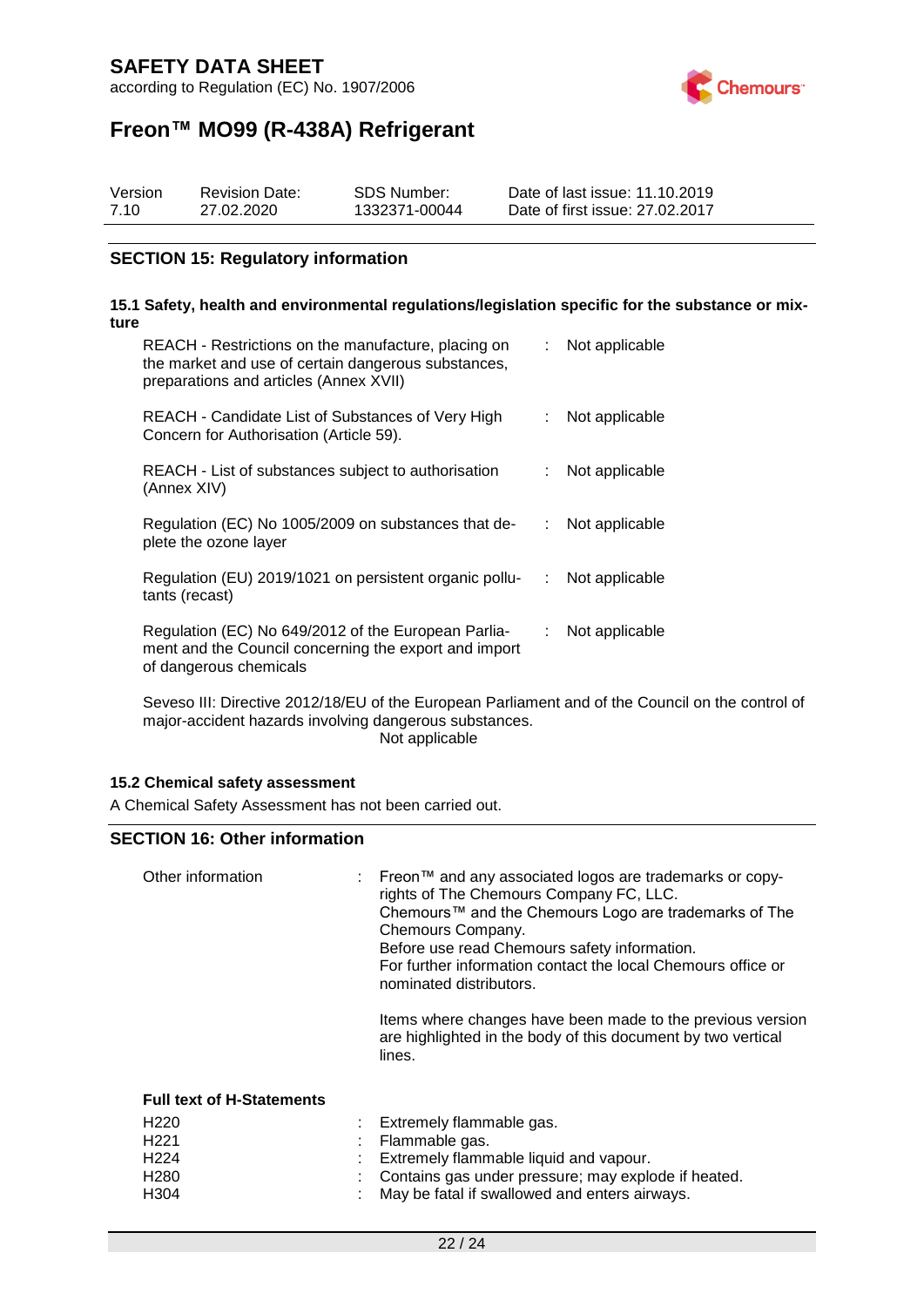according to Regulation (EC) No. 1907/2006



# **Freon™ MO99 (R-438A) Refrigerant**

| Version<br><b>Revision Date:</b><br>7.10<br>27.02.2020 |    | <b>SDS Number:</b><br>1332371-00044                                                    | Date of last issue: 11.10.2019<br>Date of first issue: 27,02,2017 |  |  |
|--------------------------------------------------------|----|----------------------------------------------------------------------------------------|-------------------------------------------------------------------|--|--|
| H336<br>H411                                           |    | May cause drowsiness or dizziness.<br>Toxic to aquatic life with long lasting effects. |                                                                   |  |  |
| <b>Full text of other abbreviations</b>                |    |                                                                                        |                                                                   |  |  |
| Aquatic Chronic                                        |    | : Long-term (chronic) aquatic hazard                                                   |                                                                   |  |  |
| Asp. Tox.                                              |    | Aspiration hazard                                                                      |                                                                   |  |  |
| Flam. Gas                                              |    | : Flammable gases                                                                      |                                                                   |  |  |
| Flam. Liq.                                             |    | : Flammable liquids                                                                    |                                                                   |  |  |
| Press, Gas                                             |    | : Gases under pressure                                                                 |                                                                   |  |  |
| STOT SE                                                |    |                                                                                        | Specific target organ toxicity - single exposure                  |  |  |
| 2006/15/EC                                             |    |                                                                                        | Europe. Indicative occupational exposure limit values             |  |  |
| GB EH40                                                |    | UK. EH40 WEL - Workplace Exposure Limits<br>$\mathcal{L}^{\mathcal{L}}$                |                                                                   |  |  |
| 2006/15/EC / TWA                                       | ÷. | Limit Value - eight hours                                                              |                                                                   |  |  |
| GB EH40 / TWA                                          |    |                                                                                        | Long-term exposure limit (8-hour TWA reference period)            |  |  |
| GB EH40 / STEL                                         |    |                                                                                        | Short-term exposure limit (15-minute reference period)            |  |  |

ADN - European Agreement concerning the International Carriage of Dangerous Goods by Inland Waterways; ADR - European Agreement concerning the International Carriage of Dangerous Goods by Road; AICS - Australian Inventory of Chemical Substances; ASTM - American Society for the Testing of Materials; bw - Body weight; CLP - Classification Labelling Packaging Regulation; Regulation (EC) No 1272/2008; CMR - Carcinogen, Mutagen or Reproductive Toxicant; DIN - Standard of the German Institute for Standardisation; DSL - Domestic Substances List (Canada); ECHA - European Chemicals Agency; EC-Number - European Community number; ECx - Concentration associated with x% response; ELx - Loading rate associated with x% response; EmS - Emergency Schedule; ENCS - Existing and New Chemical Substances (Japan); ErCx - Concentration associated with x% growth rate response; GHS - Globally Harmonized System; GLP - Good Laboratory Practice; IARC - International Agency for Research on Cancer; IATA - International Air Transport Association; IBC - International Code for the Construction and Equipment of Ships carrying Dangerous Chemicals in Bulk; IC50 - Half maximal inhibitory concentration; ICAO - International Civil Aviation Organization; IECSC - Inventory of Existing Chemical Substances in China; IMDG - International Maritime Dangerous Goods; IMO - International Maritime Organization; ISHL - Industrial Safety and Health Law (Japan); ISO - International Organisation for Standardization; KECI - Korea Existing Chemicals Inventory; LC50 - Lethal Concentration to 50 % of a test population; LD50 - Lethal Dose to 50% of a test population (Median Lethal Dose); MARPOL - International Convention for the Prevention of Pollution from Ships; n.o.s. - Not Otherwise Specified; NO(A)EC - No Observed (Adverse) Effect Concentration; NO(A)EL - No Observed (Adverse) Effect Level; NOELR - No Observable Effect Loading Rate; NZIoC - New Zealand Inventory of Chemicals; OECD - Organization for Economic Co-operation and Development; OPPTS - Office of Chemical Safety and Pollution Prevention; PBT - Persistent, Bioaccumulative and Toxic substance; PICCS - Philippines Inventory of Chemicals and Chemical Substances; (Q)SAR - (Quantitative) Structure Activity Relationship; REACH - Regulation (EC) No 1907/2006 of the European Parliament and of the Council concerning the Registration, Evaluation, Authorisation and Restriction of Chemicals; RID - Regulations concerning the International Carriage of Dangerous Goods by Rail; SADT - Self-Accelerating Decomposition Temperature; SDS - Safety Data Sheet; SVHC - Substance of Very High Concern; TCSI - Taiwan Chemical Substance Inventory; TRGS - Technical Rule for Hazardous Substances; TSCA - Toxic Substances Control Act (United States); UN - United Nations; vPvB - Very Persistent and Very Bioaccumulative

#### **Further information**

Sources of key data used to compile the Safety Data Sheet

: Internal technical data, data from raw material SDSs, OECD eChem Portal search results and European Chemicals Agency, http://echa.europa.eu/